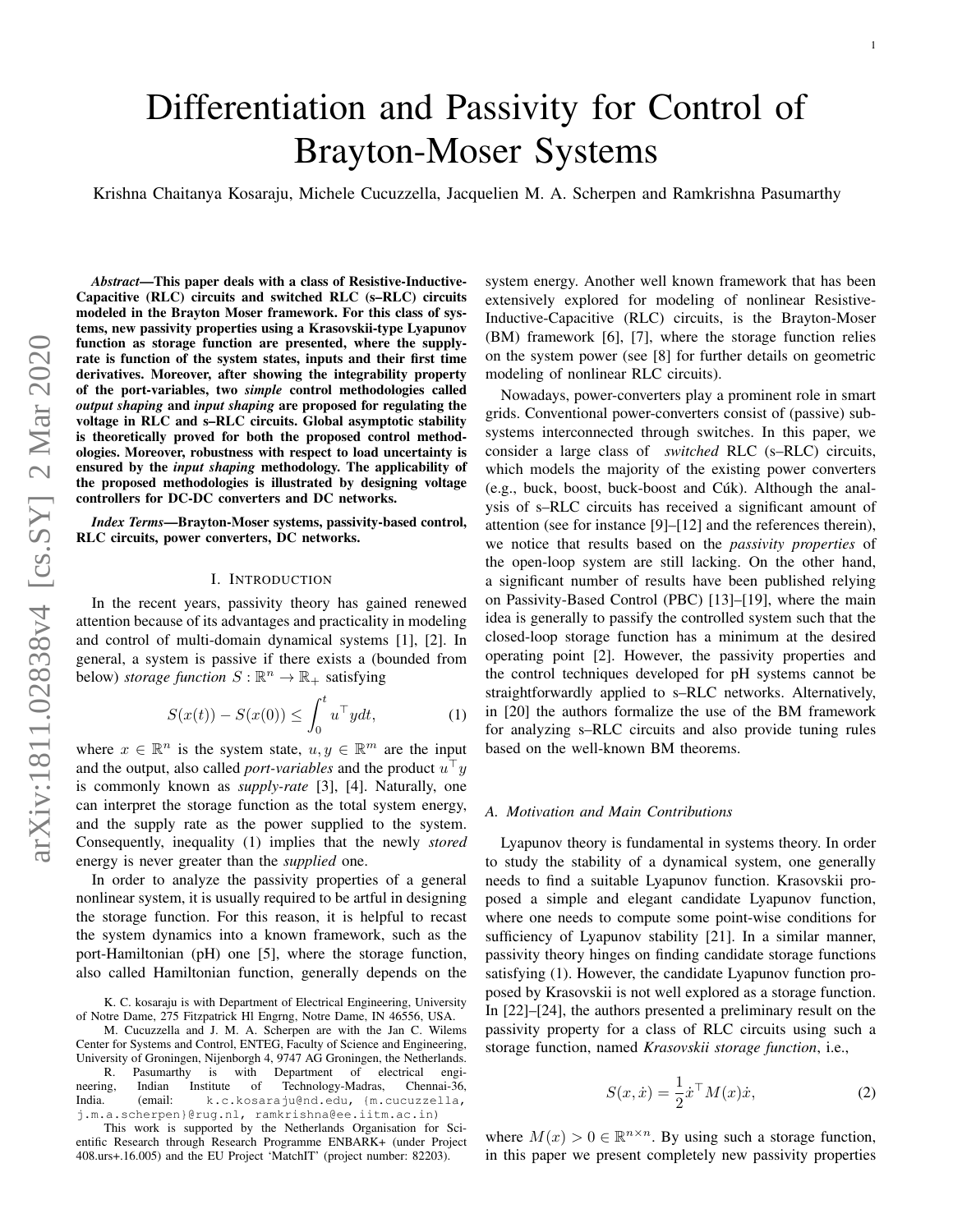for a class of s–RLC circuits and for a class of RLC circuits wider than the one considered in [22]–[24]<sup>∗</sup>.

The output port-variables associated with the above storage function have integrability properties. It is well-established that the integrated output port-variable can be used to shape the closed-loop storage function. This leads to the development of a new control technique, named *output shaping*. More precisely, the above storage function allows to establish a passivity property with supply-rate depending on the system state x, input u and also their first time derivatives  $\dot{x}, \dot{u}$ . This enables us to develop a second control technique that we call *input shaping*, which is radically new in PBC methodology. More precisely, we use the integrated input port-variable to shape the closed-loop storage function. Furthermore, a Krasovskii storage function has the following advantages:

- (i) Since the supply-rate is a function of the first time derivative of the system state and input, the so-called *dissipation obstacle*† problem [2] is avoided.
- (ii) There are no parametric constraints that usually appear in Brayton-Moser framework (see for instance [25, Theorem 1]).
- (iii) The port-variables are integrable.

Below, we list the main contributions of this work:

- (i) The use of a storage function similar to (2) for s–RLC circuits leads to a new passive map useful for control purposes.
- (ii) We use the integrated port-variables to shape the closedloop storage function and propose two *simple* control techniques: *output shaping* and *input shaping*. Both the techniques are used for regulating the voltage in RLC and s–RLC circuits.
- (iii) The input shaping technique is robust with respect to load uncertainty and requires less assumptions on the system parameters/structure than the output shaping one.

The proposed techniques are finally illustrated with application to buck, boost, buck-boost, Cúk DC-DC converters and DC networks, which are attracting growing interest and receiving much research attention [26]–[31]. Simulation results show excellent performance.

Note that the BM framework adopted in this work to model RLC and s–RLC circuits represents a larger class of nonlinear gradient systems [32], [33]. For instance, in [1], the BM equations are shown to be applicable to a wide class of nonlinear physical systems, including lumped-parameter mechanical, fluid, thermal, and electromechanical systems, electrical power converters, mechanical systems with impacts and distributed-parameter systems [34] (see also [9], [35]– [37] for further applications). Moreover, a practical advantage of using the BM framework is that the system variables are directly expressed in terms of easily measurable physical quantities, such as currents, voltages, velocities, forces, volume flows, pressures, or temperatures. On the other hand, the Lagrangian and Hamiltonian formulations normally involve generalized displacement and momenta, which in many cases cannot be measured directly. Furthermore, s–RLC circuits do not generally inherit a standard pH structure because the interconnection matrix is often a function of both the system state and control input, rather than only the state [10]. As a consequence, the existing passivity-based techniques may not be useful for the analysis and control purpose.

# *B. Outline*

This paper is outlined as follows. In Section II, we recall the BM representation of RLC and s–RLC circuits and formulate the control objective after introducing the required assumptions. In Section III, we present the newly established passivity property for the RLC and s–RLC circuits. Then, using these properties, we propose two novel control techniques: output shaping and input shaping. In Section IV and Appendix, we illustrate the proposed techniques on buck, boost, buckboost, Cúk DC-DC converters and DC networks with buck and boost converters interconnected through resistive-inductive lines. Finally, we conclude and present some possible future directions in Section V.

## *C. Notation*

The set of real numbers is denoted by  $\mathbb R$ . The set of positive real numbers is denoted by  $\mathbb{R}_+$ . Let  $x \in \mathbb{R}^n$  and  $y \in \mathbb{R}^m$ . Given a mapping  $f : \mathbb{R}^n \times \mathbb{R}^m \to \mathbb{R}$ , the symbol  $\nabla_x f(x, y)$ and  $\nabla_y f(x, y)$  denotes the partial derivative of  $f(x, y)$  with respect to x and y respectively. Let  $K \in \mathbb{R}^{n \times n}$ , then  $K > 0$ and  $K \geq 0$  denote that K is symmetric positive definite and symmetric positive semi-definite, respectively. Assume  $K > 0$ , then  $||x||_K := \sqrt{x^{\top}Kx}$  and  $||K||_s$  denotes the spectral norm of K. Let  $Q_1$  and  $Q_2$  denote square matrices of order m and *n* respectively. Then  $diag\{Q_1, Q_2\}$  denotes a block-diagonal matrix of order  $m+n$  with block entries  $Q_1$  and  $Q_2$ . Given  $p \in$  $\mathbb{R}^n$  and  $q \in \mathbb{R}^n$ , '∘' denotes the so-called Hadamard product (also known as Schur product), i.e.,  $(p \circ q) \in \mathbb{R}^n$  with  $(p \circ q)$  $q)_i := p_i q_i, i = 1, \dots, n$ . Moreover,  $[p] := \text{diag}\{p_1, \dots, p_n\}.$ 

## II. PRELIMINARIES AND PROBLEM FORMULATION

In this section, we briefly outline the Brayton-Moser (BM) formulation of RLC circuits and extend it to the case including an ideal switching element.

# *A. Non-Switched Electrical Circuits*

Consider the class of topologically complete RLC circuits [20] with  $\sigma$  inductors,  $\rho$  capacitors and m (currentcontrolled) voltage sources  $u_s \in \mathbb{R}^m$  connected in series

<sup>∗</sup>Note that in [22], the authors have *only* explored as a conclusive remark (see [22, Section V]) the idea of using (2) as storage function for a particular electrical example. Moreover, in [23] and [24], *only* a preliminary result on the passivity property of *only* RLC circuits is established under some assumptions that are more restrictive than the ones in this paper.

<sup>†</sup>For a system with non-zero supply-rate at the desired operating point, the controller has to provide unbounded energy to stabilize the system. In the literature, this is usually referred to as *dissipation obstacle* or *pervasive dissipation*.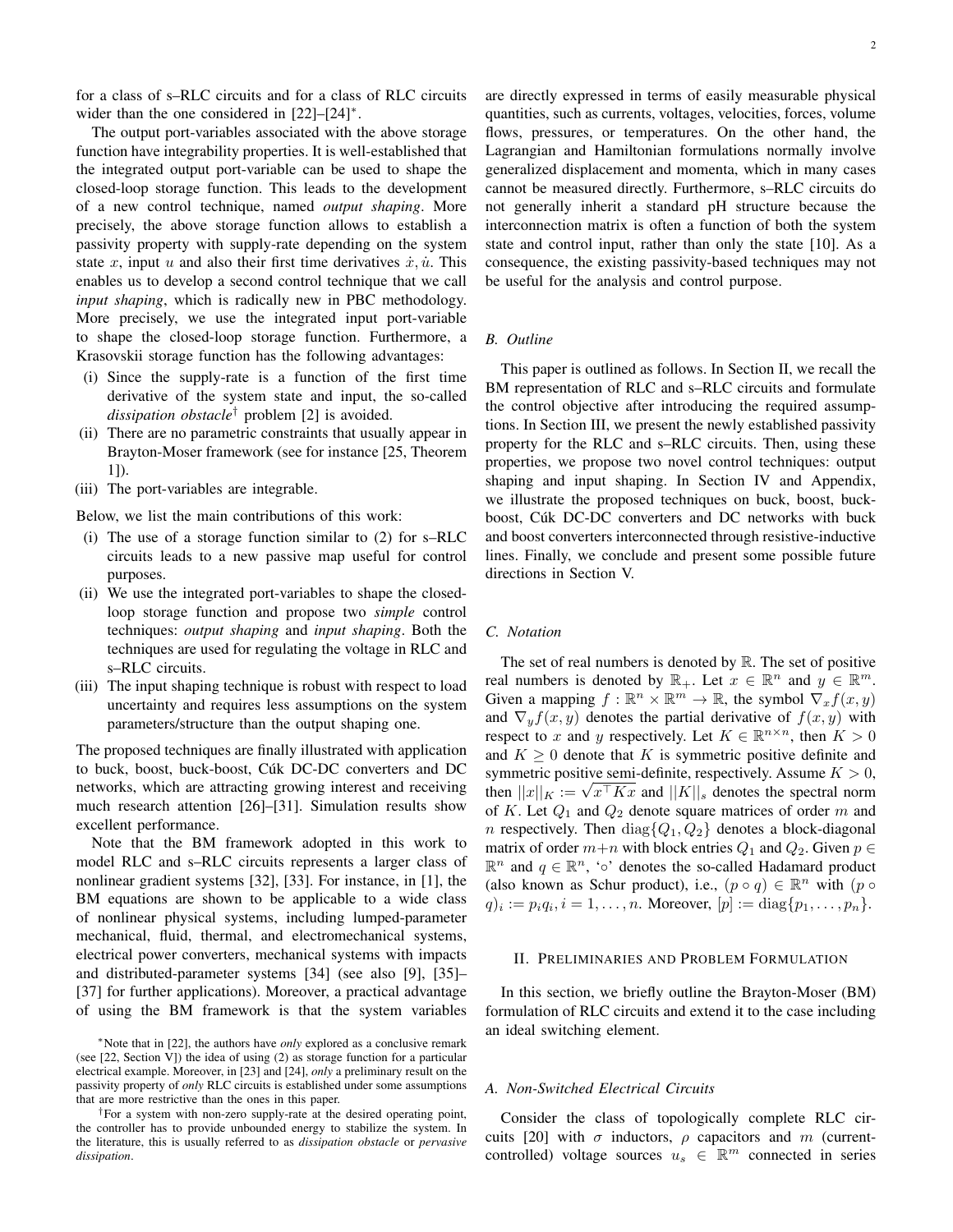with inductors. In [6], [7], Brayton and Moser show that the  $dynamics<sup>‡</sup>$  of this class of systems can be represented as

$$
-Li = \nabla_I P(I, V) - Bu_s
$$
  
\n
$$
C\dot{V} = \nabla_V P(I, V),
$$
\n(3)

where  $L \in \mathbb{R}^{\sigma \times \sigma}$  and  $C \in \mathbb{R}^{\rho \times \rho}$  are the inductances and capacitances matrices, respectively. The state variables  $I \in \mathbb{R}^{\sigma}$ and  $V \in \mathbb{R}^{\rho}$  denote the currents through the  $\sigma$  inductors and the voltages across the  $\rho$  capacitors, respectively. The matrix  $B \in \mathbb{R}^{\sigma \times m}$  is the input matrix with full column rank and P:  $\mathbb{R}^{\sigma \times \rho} \to \mathbb{R}$  represents the so-called *mixed-potential* function, given by,

$$
P(I, V) = IT \Gamma V + P_R(I) - P_G(V),
$$
 (4)

where  $\Gamma \in \mathbb{R}^{\sigma \times \rho}$  captures the power circulating across the dynamic elements. The resistive content  $P_R : \mathbb{R}^{\sigma} \to \mathbb{R}$  and the resistive co-content  $P_G : \mathbb{R}^{\rho} \to \mathbb{R}$  capture the power dissipated in the resistors connected in series to the inductors and in parallel to the capacitors, respectively.

Remark 1 (Current sources). *For the sake of simplicity, in* (3) *we have not included current sources. However, the results presented in this note can also be developed for current sources in a straightforward manner.*

According to the BM formulation, system (3) can compactly be written as

$$
Q\dot{x} = \nabla_x P(x) + \tilde{B}u_s,\tag{5}
$$

where  $x = (I^{\top}, V^{\top})^{\top}, Q = \text{diag}\{-L, C\}$  and  $\tilde{B} =$  $(-B^{\top} O)^{\top}$ ,  $O \in \mathbb{R}^{m \times \rho}$  being a zero-matrix. To permit the controller design in the following sections, we introduce the following assumptions:

Assumption 1 (Inductance and capacitance matrices). *Matrices* L *and* C *are constant, symmetric*§ *and positive-definite.*

Assumption 2 (Resistive content and co-content). *The resistive content and co-content of current controlled resistors* R *and voltage controlled resistors* G *are quadratic in* I *and* V *respectively, i.e.,*

$$
P_R(I) = \frac{1}{2}I^{\top} RI
$$
,  $P_G(V) = \frac{1}{2}V^{\top} GV$ , (6)

where  $R \in \mathbb{R}^{\sigma \times \sigma}$  and  $G \in \mathbb{R}^{\rho \times \rho}$  are positive semi-definite *matrices.*

Under Assumptions 1 and 2, it can be shown that system (3) is passive with respect to the *power-conjugate*¶ port-variables  $u_s$ ,  $B<sup>⊤</sup>I$  and the total energy stored in the network as storage function (see Remark 3).

‡For further details and a large number of examples, we suggest the reading of the sidebar 'History of the Mixed-Potential Function' and section 'The Brayton-Moser equations' in [1].

 $\Lambda$ Matrices L and C can possibly capture mutual inductances and capacitances, respectively.

¶We use the expression *power-conjugate* to indicate that the product of input and output has units of power.

Table I DESCRIPTION OF THE USED SYMBOLS

|                                          | State variables                                                                                |
|------------------------------------------|------------------------------------------------------------------------------------------------|
| I                                        | Inductor current<br>Capacitor voltage                                                          |
|                                          | Parameters                                                                                     |
| Τ.<br>C<br>G<br>R.                       | Inductance<br>Capacitance<br>Conductance<br>Resistance                                         |
|                                          | Inputs                                                                                         |
| $u_{s}$<br>$\overline{\mathbf{u}}$<br>V. | Control input (RLC circuits)<br>Duty cycle (s-RLC circuits)<br>Voltage source (s-RLC circuits) |

# *B. (Average) Switched Electrical Circuits*

We now consider the class of RLC circuits including an ideal switch<sup>||</sup> (s–RLC). Let  $u_d \in \{0, 1\}$  and  $V_s \in \mathbb{R}^m$ denote the state of the switching element, i.e., *open* or *closed*, and the (current-controlled) voltage sources, respectively. To describe the dynamics of s–RLC circuits we adopt the BM formulation (3) with the mixed-potential function and input matrix depending on the state of the switching element, i.e.,  $P: \{0,1\} \times \mathbb{R}^{\sigma} \times \mathbb{R}^{\rho} \to \mathbb{R}$  and  $B: \{0,1\} \to \mathbb{R}^{\sigma \times m}$  can be expressed as

$$
P(u_d, I, V) = u_d P_1(I, V) + (1 - u_d) P_0(I, V)
$$
  
\n
$$
B(u_d) = u_d B_1 + (1 - u_d) B_0,
$$
\n(7)

where  $P_1(I, V)$ ,  $B_1$  and  $P_0(I, V)$ ,  $B_0$  represent the mixedpotential function and the input matrix of the s–RLC circuit when  $u_d = 1$  and  $u_d = 0$ , respectively. Under the reasonable assumption that the Pulse Width Modulation (PWM) frequency is sufficiently high, the state of the system can be replaced by the corresponding average state representing the average inductor currents and capacitor voltages, while the switching control input is replaced by the so called duty cycle of the converter [10]. For the sake of notational simplicity, from now let I, V and  $u \in [0, 1]$  denote the average signals of  $I, V$  and  $u_d$ , respectively, throughout the rest of the paper. Consequently, the average behaviour of a s–RLC electrical circuit can be represented by the following BM equations

$$
-LI = \nabla_I P(u, I, V) - B(u)V_s
$$
  
\n
$$
C\dot{V} = \nabla_V P(u, I, V).
$$
\n(8)

Remark 2 (Resistive content and co-content structure). *Note that if the content and co-content structure is not affected by the switching signal, the mixed-potential function in* (7) *can be rewritten as follows*

$$
P(u, I, V) = IT \Gamma(u)V + P_R(I) - P_G(V),
$$
 (9)

*where the mapping*  $\Gamma : [0,1] \to \mathbb{R}^{\sigma \times \rho}$  *is defined as* 

$$
\Gamma(u) = u\Gamma_1 + (1 - u)\Gamma_0,\tag{10}
$$

 $\mathbb{F}$  For the sake of simplicity we restrict the analysis to RLC circuits including only one switch. However, in Section IV-C we analyze a DC network including an arbitrary number of switches.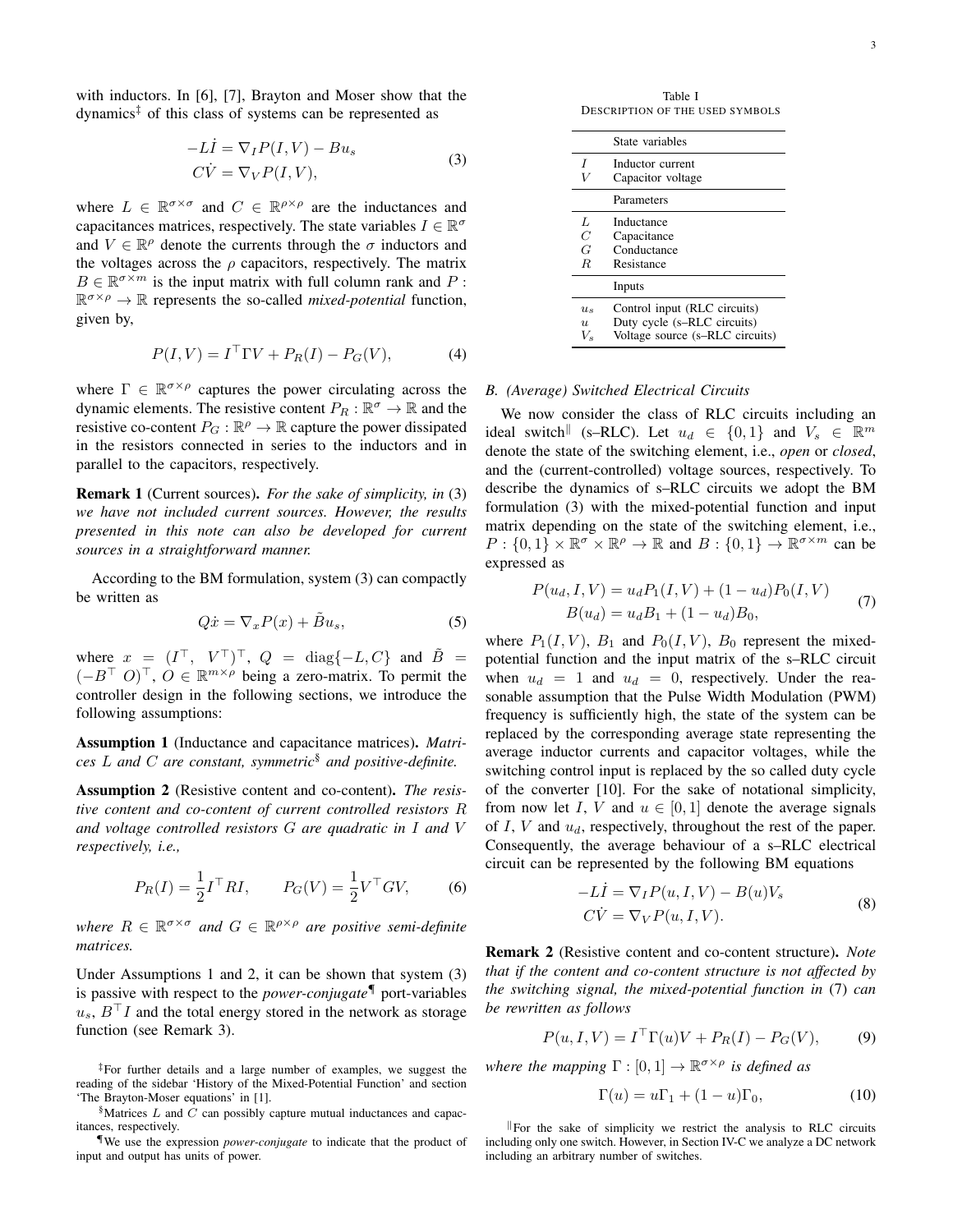*and*  $\Gamma_1, \Gamma_0$  *capture the interconnection of the storage elements (i.e., inductors and capacitors) when*  $u = 1$  *and*  $u = 0$ , *respectively.*

In the following we consider that the resistive content and co-content structure is not affected by the switching signal. As a consequence, system (8) can be written as

$$
-LI = RI + \Gamma(u)V - B(u)V_s
$$
  
\n
$$
C\dot{V} = \Gamma^{\top}(u)I - GV.
$$
\n(11)

The main symbols used in  $(3)$ – $(11)$  are described in Table I.

Remark 3 (Total energy as storage function). *It can be shown that the RLC circuit* (3) *is passive with respect to the storage function*

$$
S_e(I, V) = \frac{1}{2}I^{\top}LI + \frac{1}{2}V^{\top}CV,
$$
 (12)

*and port-variables*  $u_s$  *and*  $B<sup>T</sup>I$  *(see for instance [2]). Consider now the s–RLC circuit* (11)*. The first time derivative of the storage function* (12) *along the solutions to* (11) *satisfies*

$$
\dot{S}_e \le I^\top B_0 V_s + uI^\top (B_1 - B_0) V_s.
$$

*Consequently, system* (11) *is passive with respect to the storage function* (12) *and supply rate*  $uI^{\top}B_1V_s$  *if and only if*  $B_0 = 0$ and  $B_1 \neq 0$ . However, if we consider for instance the model of *the boost converter (see Section IV-B), the conditions*  $B_0 = 0$ and  $B_1 \neq 0$  are not satisfied. Furthermore, even supposing *that the conditions*  $B_0 = 0$  *and*  $B_1 \neq 0$  *hold, we notice that the supply rate*  $uI^{\top}B_1V_s$  *is generally not equal to zero at the desired operating point, implying the occurrence of the so-called 'dissipation obstacle' problem [2].*

As a consequence of Remark 3, adopting the pH framework (using the total energy as Hamiltonian) does not provide any additional advantage compared to the BM framework. Moreover, s–RLC circuits do not inherit a standard pH structure [10]:

Remark 4 (Port-Hamiltonian formulation for s–RLC circuits). *Generally, a standard port-Hamiltonian system has the following structure*

$$
\dot{x} = [J(x) - R(x)]\nabla_x H(x) + g(x)u,\tag{13}
$$

where  $x : \mathbb{R}_+ \to \mathbb{R}^n$ ,  $u : \mathbb{R}_+ \to \mathbb{R}^m$  *denote the state and input, respectively,*  $J(x) = -J(x)^\top$ ,  $R(x) \geq 0$ ,  $H : \mathbb{R}^n \to$  $\mathbb{R}_+$  *is the Hamiltonian and*  $g(x)$  *the input matrix. The skew symmetric matrix* J(x) *generally captures the interconnection of the storage elements and* R(x) *describes the dissipation structure of the system. As a result we have the following dissipation inequality:*

$$
\dot{H} \leq u^{\top}y,
$$

where  $y = g(x)^\top \nabla_x H(x)$ . However, s–RLC circuit do not *generally inherit this structure. To represent s–RLC circuits it may be needed to modify* (13) *as follows (see [10] for some examples):*

$$
\dot{x} = [J(x, u) - R(x)] \nabla_x H(x) + g(x) V_s,
$$
 (14)

*where*  $J(x, u) = J_0(x) + \sum_{i=1}^{m} J_i(x)u_i, J_i + J_i^{T} = 0$  *for all*  $i \in \{0, \ldots, m\}$ , u and  $V_s$  denote the duty-ratio and the supply *voltage, respectively. This implies the following dissipation inequality:*

$$
\dot{H} \le V_s^\top y,\tag{15}
$$

*which may be not useful for control purpose, since*  $V_s$  *is generally not controllable.*

Alternatively, in [25, Theorem 1] it is shown, under some assumptions, that system (3) is passive with respect to the port-variables  $u_s$ ,  $B<sup>T</sup> I$  and the so-called *transformed* mixedpotential function as storage function. However, finding the transformed mixed-potential function is not trivial and often requires that (sufficient) conditions on the system parameters are satisfied. Differently, in this work we overcome these issues by proposing a Krasovkii's Lyapunov function similar to (2) as storage function.

## *C. Problem Formulation*

The main goal of this paper is to propose new passivitybased control methodologies for regulating the voltage in RLC and s–RLC circuits.

Before formulating the control objective and in order to permit the controllers design in the next sections, we first make the following assumption on the available information about systems  $(3)$  and  $(11)$ :

Assumption 3 (Available information). *The state variables* I *and V are measurable<sup>∗</sup><sup>\*</sup>. The voltage source*  $V_s$  *in* (11) *is known and different from zero.*

Secondly, in order to formulate the control objective aiming at voltage regulation, we introduce the following two assumptions on the existence of a desired reference voltage for both RLC and s–RLC circuits, respectively:

Assumption 4 (Feasibility for RLC circuits). *There exist a constant desired reference voltage*  $V^* \in \mathbb{R}_+^{\rho}$  *and a constant control input*  $\overline{u}_s$  *such that a steady state solution*  $(\overline{I}, V^{\star})$  *to system* (3) *satisfies*

$$
0 = \Gamma V^* + R\overline{I} - B\overline{u}_s
$$
  
\n
$$
0 = \Gamma^\top \overline{I} - GV^*.
$$
\n(16)

Assumption 5 (Feasibility for s–RLC circuits). *There exist a constant desired reference voltage*  $V^* \in \mathbb{R}_+^{\rho}$  *and a constant control input*  $\overline{u} \in (0,1)$  *such that a steady state solution*  $(\overline{I}, V^{\star})$  *to system* (11) *satisfies* 

$$
0 = \Gamma(\overline{u})V^* + R\overline{I} - B(\overline{u})V_s
$$
  
\n
$$
0 = \Gamma^{\top}(\overline{u})\overline{I} - GV^*.
$$
\n(17)

We notice now that system  $(11)$  can be written as follows

$$
\begin{bmatrix} -LI \\ C\dot{V} \end{bmatrix} = \begin{bmatrix} RI + \Gamma_0 V - B_0 V_s \\ \Gamma_0^\top I - GV \end{bmatrix} + \begin{bmatrix} (\Gamma_1 - \Gamma_0) V - (B_1 - B_0) V_s \\ (\Gamma_1 - \Gamma_0)^\top I \end{bmatrix} u.
$$

<sup>\*\*</sup>Note that, when needed, we also assume that  $\dot{I}$  and  $\dot{V}$  are available.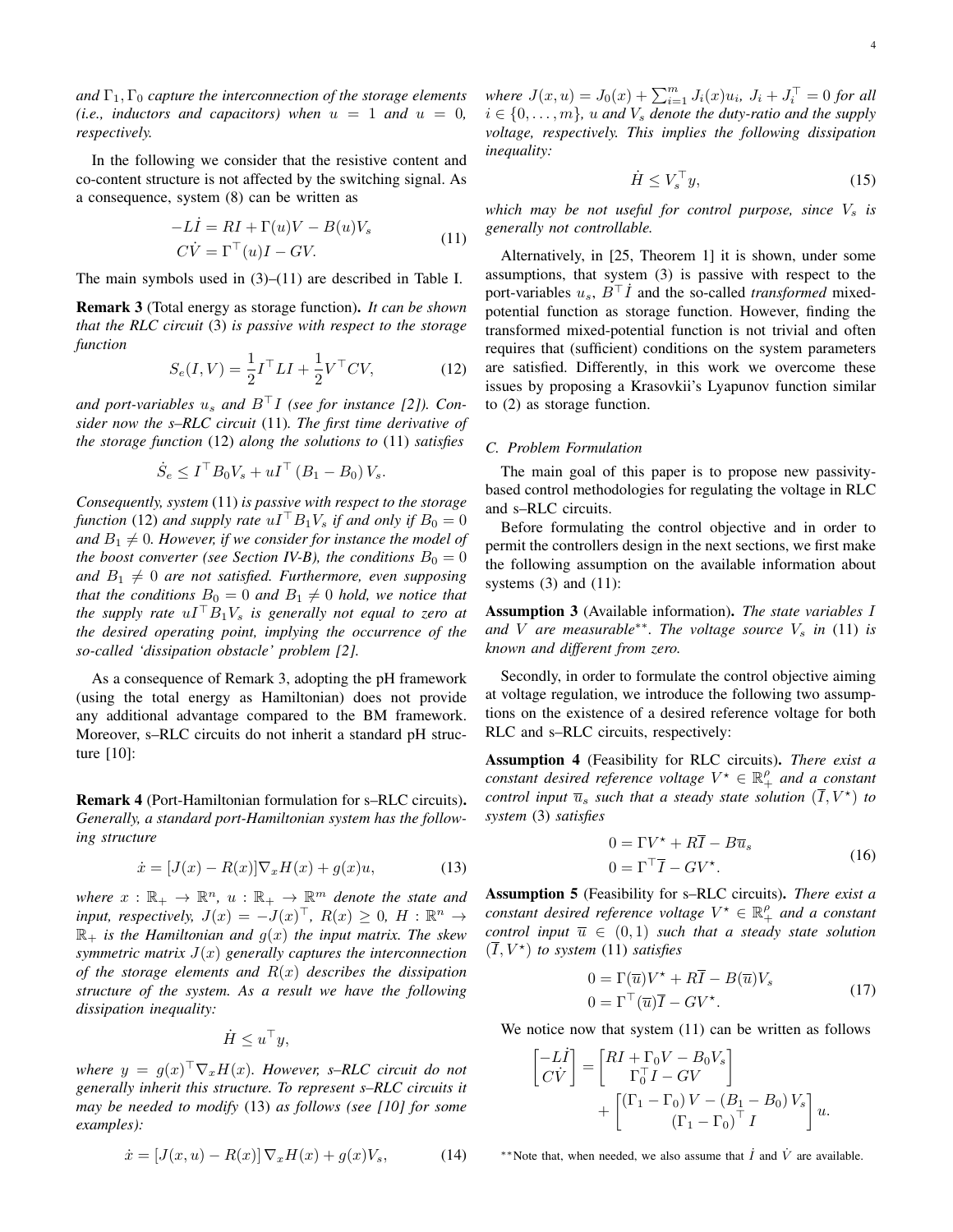Consequently, we introduce the following assumption for controllability purposes:

Assumption 6 (Controllability necessary condition). *There exists (at least) an element in the column vector*

$$
\begin{bmatrix}\n(\Gamma_1 - \Gamma_0) V - (B_1 - B_0) V_s \\
(\Gamma_1 - \Gamma_0)^\top I\n\end{bmatrix}
$$

*that is different from zero for all*  $(I, V) \in \mathbb{R}^{\sigma \times \rho}$  *and any*  $t \geq 0$ *.* 

The control objective can now be formulated explicitly:

Objective 1 (Voltage regulation).

$$
\lim_{t \to \infty} V(t) = V^*.
$$
\n(18)

Remark 5 (Robustness to load uncertainty). *In power networks it is generally desired that Objective 1 is achieved independently from the load parameters, which are indeed often unknown (see also Assumption 3).*

# III. THE PROPOSED CONTROL APPROACHES

In this section, we present new passivity properties (akin to differential passivity [38]) for the considered RLC circuits (3). Then, we extend these properties to s–RLC circuits  $(11)$ .

# *A. New passivity properties*

Novel passive maps for a class of RLC circuits are presented in  $[23]$ <sup>††</sup>, where the authors use a Krasovskii-type storage function similar to  $(2)$ , i.e.,

$$
S(\dot{I}, \dot{V}) = \frac{1}{2} ||\dot{I}||_{L}^{2} + \frac{1}{2} ||\dot{V}||_{C}^{2}.
$$
 (19)

The use of such a storage function enables to relax the constraints on the system parameters required in [25, Theorem 1].

Since the storage function (19) depends on  $\dot{I}$  and  $\dot{V}$ , we consider the following *extended-dynamics*‡‡ of system (3)

$$
-L\dot{I} = \Gamma V + RI - Bu_s \tag{20a}
$$

$$
C\dot{V} = \Gamma^{\top}I - GV \tag{20b}
$$

$$
-L\ddot{I} = \Gamma \dot{V} + R\dot{I} - Bv_s \tag{20c}
$$

$$
C\ddot{V} = \Gamma^{\top} \dot{I} - G\dot{V}
$$
 (20d)

$$
\dot{u}_s = v_s,\tag{20e}
$$

where  $(I, V, I, V, u_s)$  and  $v_s \in \mathbb{R}^m$  are the (extended) system state and input, respectively. Then, inspired by [22]–[24], the following result can be established.

Proposition 1 (Passivity of RLC circuit). *Let Assumptions 1 and 2 hold. System* (20) *is passive with respect to the storage function* (19) *and the port-variables*  $y_s = B^{\top} \dot{I}$  *and*  $v_s$ *.* 

*Proof.* The first time derivative of the storage function (19) along the trajectories of (20) satisfies

$$
\dot{S} \le \dot{u}_s^\top B^\top \dot{I} = v_s^\top y_s. \tag{21}
$$

††The class of RLC circuits considered in [23] is a sub-class of the systems analyzed in this paper. More precisely, in [23] the authors assume that  $L, C$ are diagonal and  $R$ ,  $G$  are positive definite. These assumptions are relaxed in this paper (see Assumptions 1 and 2).

‡‡These dynamics are differentially extended with respect to time.

Remark 6. (Physical interpretation of (21)) *The established passivity property can be interpreted as the passivity property derived from the total energy of the 'dual' circuit, which is constructed by using capacitors as inductors, voltage sources as current sources and vice-versa. This follows from considering*  $V_L$  *as the voltage across the inductor and*  $I_C$  *as the current through the capacitor. As a consequence, the storage function* (19) *can be rewritten as*

$$
S(I_C, V_L) = \frac{1}{2} ||V_L||_{L^{-1}}^2 + \frac{1}{2} ||I_C||_{C^{-1}}^2.
$$
 (22)

*In* (22), the term  $1/2||V_L||^2_{L^{-1}}$  represents the energy stored into *a* capacitor with capacitance  $L^{-1}$  and charge  $q_L = L^{-1}V_L$ . *Similarly, the term*  $1/2$ || $I_C$ || $^2$ <sub>*C*−1</sub> *represents the energy stored into an inductor with inductance*  $C^{-1}$  *and flux*  $\phi_C = C^{-1}I_C$ *. Furthermore, let* i<sup>s</sup> *denote the current source constructed from a capacitor with capacitance*  $L^{-1}$  *and charge*  $L^{-1}Bu_s$ *. As a result,* (21) *becomes*

$$
\dot{S} \le \dot{u}_s^\top B^\top L^{-1} V_L = i_s^\top V_L. \tag{23}
$$

Before presenting an analogous passive map also for s– RLC circuits (11), similarly to (20) we consider the following extended dynamics of system (11)

$$
-L\dot{I} = RI + \Gamma(u)V - B(u)V_s \tag{24a}
$$

$$
C\dot{V} = \Gamma^{\top}(u)I - GV \tag{24b}
$$

$$
-L\ddot{I} = R\dot{I} + \Gamma(u)\dot{V} + \left(\left(\Gamma_1 - \Gamma_0\right)V - \left(B_1 - B_0\right)V_s\right)v
$$
\n(24c)

$$
C\ddot{V} = \Gamma^{\top}(u)\dot{I} + (\Gamma_1 - \Gamma_0)^{\top} Iv - G\dot{V}
$$
 (24d)

$$
\dot{u} = v,\tag{24e}
$$

where  $(I, V, \dot{I}, \dot{V}, u)$  and  $v \in \mathbb{R}$  are the (extended) system state and input, respectively. Then, the following result can be established.

Proposition 2 (Passivity of s–RLC circuit). *Let Assumptions 1 and 2 hold. System* (24) *is passive with respect to the storage function* (19) *and the port-variables* υ *and*

$$
y = \left(\dot{V}^{\top} \left(\Gamma_1 - \Gamma_0\right)^{\top} I - \dot{I}^{\top} \left(\Gamma_1 - \Gamma_0\right) V - \dot{I}^{\top} \left(B_0 - B_1\right) V_s\right).
$$
\n(25)

*Proof.* The time derivative of the storage function (19) along the trajectories of (24) satisfies

$$
\dot{S} = -\dot{I}^{\top} \Big( \big( (1 - u)\Gamma_0 + u\Gamma_1 \big) \dot{V} + \dot{u} (\Gamma_1 - \Gamma_0) V \n+ R\dot{I} - \dot{u} (B_1 - B_0) V_s \Big) + \dot{V}^{\top} \Big( \big( (1 - u)\Gamma_0 \n+ u\Gamma_1 \big) \dot{I} + \dot{u} (\Gamma_1 - \Gamma_0)^{\top} I - G\dot{V} \Big) \n= -\dot{I}^{\top} R\dot{I} - \dot{V}^{\top} G\dot{V} + \dot{u}y \n\le \dot{u}y = vy.
$$
\n(26)

 $\Box$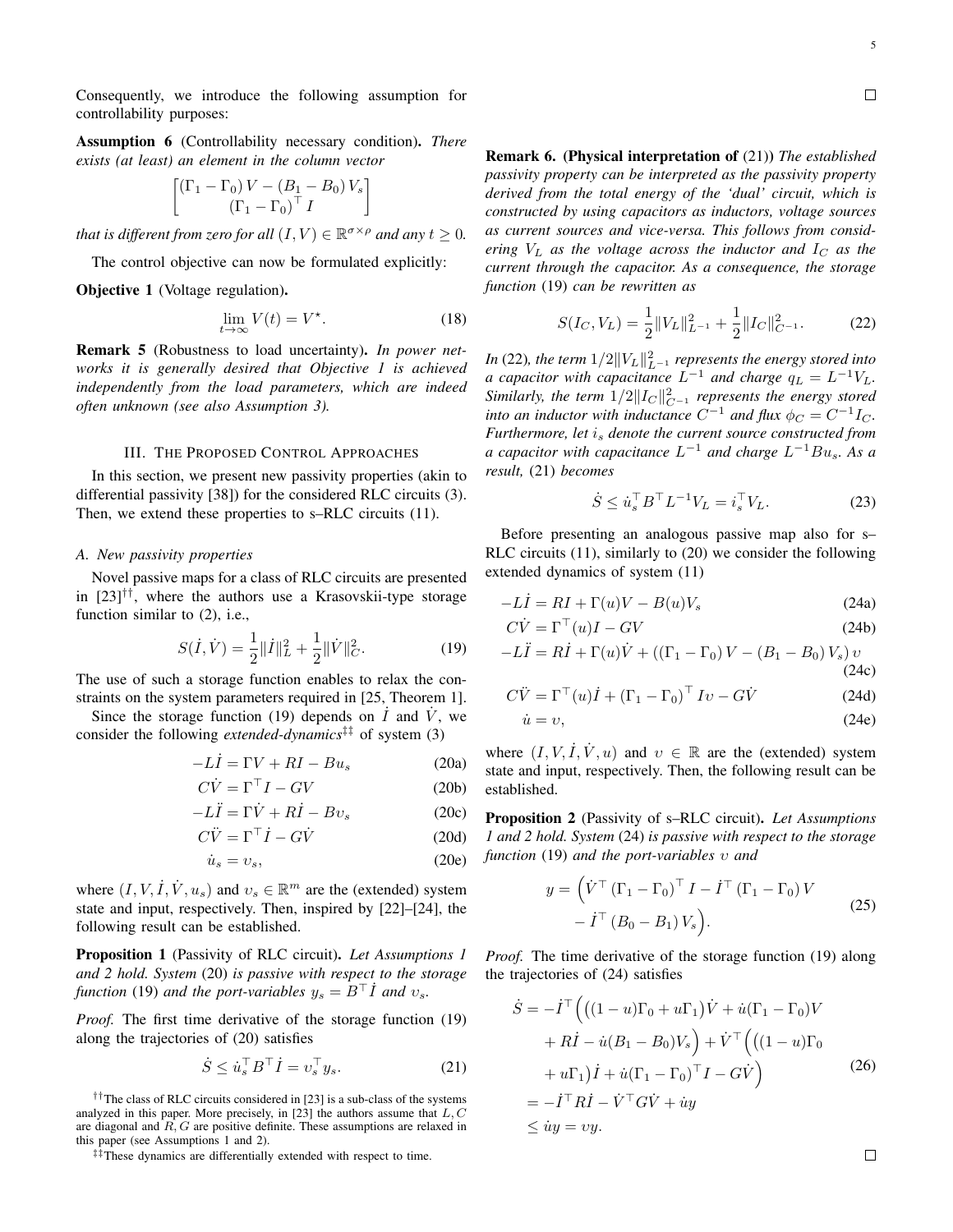Note that, if  $V_s$  is controllable, then the storage function (19) along the extended dynamics of (11) satisfies

$$
\dot{S} = -\dot{I}^\top R \dot{I} - \dot{V}^\top G \dot{V} + \dot{u}y + \dot{I}^\top B(u) \dot{V}_s
$$
  
\n
$$
\leq v y + \theta^\top \phi.
$$
\n(27)

where  $\theta = \dot{V}_s$  and  $\phi = B(u)^{\top} \dot{I}$ . Therefore the extended dynamics of (11) are passive with port variables  $[v, \theta^\top]^\top$ and  $[y, \phi^\top]^\top$ .

Remark 7. (Insights on the storage function S) *The storage function* (19) *depends on the states*  $\overline{I}$ ,  $\overline{V}$  *of system* (20) *or* (24)*. Consequently,* S *depends on the entire state of the extended system* (20) *or* (24). This follows from replacing  $\overline{I}$ ,  $\overline{V}$ *by the corresponding dynamics* (20a)*–*(20b) *or* (24a)*–*(24b)*. Moreover, we will show in Theorems 3 and 4 that designing the controller by using the storage function* (19) *enables the achievement of Objective 1 despite the load uncertainty (see Remark 5). However, the cost of designing a robust controller is the need of information about the first time derivative of the signals* I *and* V *.*

By using the passive maps presented in Propositions 1 and 2, we propose in the next two subsections two different passivitybased control methodologies for both RLC and s–RLC circuits, respectively.

# *B. Output Shaping*

The first methodology, which we call *output shaping*, relies on the integrability property of the *output* port-variable. More precisely, we use the integrated output port-variable to shape the closed-loop storage function. In this subsection, we first extend this methodology to a wider class of RLC circuits than the one considered in [23]. Subsequently, we further extend the output shaping methodology to s–RLC circuits.

Theorem 1 (Output shaping for RLC circuits). *Let Assumptions 1–4 hold. Consider system* (20) *with control input* υ<sup>s</sup> *given by*

$$
v_s = \left(\mu_s - k_i B^\top \left(I - \bar{I}\right) - k_d y_s\right),\tag{28}
$$

*with*  $y_s = B^{\top} \dot{I}$ ,  $k_d > 0$ ,  $k_i > 0$  *and*  $\mu_s \in \mathbb{R}^m$ . *The following statements hold:*

- (a) *System* (20) *in closed-loop with control* (28) *defines a passive map*  $\mu_s \mapsto y_s$ .
- (b) Let  $\mu_s$  be equal to zero. If any of the following conditions *holds*
	- (i)  $R > 0$  *and*  $G > 0$ ,
	- (ii)  $G > 0$  *and*  $\Gamma$ <sup>T</sup> *has full column rank*,

*then the solution to the closed-loop system asymptotically converges to the set*

$$
\left\{ \left( I, V, \dot{I}, \dot{V}, u_s \right) : \dot{V} = 0, \dot{I} = 0, \dot{u}_s = 0, B^{\top} \left( I - \overline{I} \right) = 0 \right\}.
$$
\n(29)

*Proof.* We use the integrated output port-variable to shape the desired closed-loop storage function, i.e.,

$$
S_d = S + \frac{1}{2} ||B^\top (I - \overline{I})||_{k_i}^2, \qquad (30)
$$

where S is given by (19). Then,  $S_d$  along the trajectories of system (20) controlled by (28) satisfies

$$
\dot{S}_d = -\dot{I}^\top R \dot{I} - \dot{V}^\top G \dot{V} + y_s^\top \left(v_s + k_i B^\top (I - \overline{I})\right)
$$
 (31a)

$$
= -\dot{I}^\top R \dot{I} - \dot{V}^\top G \dot{V} - k_d y_s^\top y_s + \mu_s^\top y_s \tag{31b}
$$

$$
\leq \mu_s^{\top} y_s,\tag{31c}
$$

where in (31a) we use the controller (28). This concludes the proof of part (a). For part (b-i), let  $\mu_s$  be equal to zero. Then, from (31b), there exists a forward invariant set  $\Pi$  and by LaSalle's invariance principle the solutions that start in Π converge to the largest invariant set contained in

$$
\Pi \cap \left\{ \left( I, V, \dot{I}, \dot{V}, u_s \right) : \dot{I} = 0, \dot{V} = 0 \right\}.
$$
 (32)

From (20c) it follows that  $Bv_s = 0$ , i.e.,  $v_s = 0$  (B has full column rank). Moreover, from (28) it follows that  $B^{\top}(I \overline{I}$ ) = 0, concluding the proof of part (b-i). For part (b-ii), the solutions that start in the forward invariant set Π converge to the largest invariant set contained in

$$
\Pi \cap \left\{ \left( I, V, I, \dot{V}, u_s \right) : R \dot{I} = 0, \dot{V} = 0, y_s = 0 \right\}.
$$
 (33)

On this invariant set, from (20d) we obtain  $\Gamma^{\top} \dot{I} = 0$ , which implies  $\dot{I} = 0 \, (\Gamma^{\top})$  has full column rank). This further implies that, also in this case, the solutions starting in  $\Pi$  converge to the set (32). The rest of the proof follows from the proof of part (b-i).  $\Box$ 

Remark 8 (Alternative controller to (28)). *The controller* (28) *needs the information of the first time derivative of the inductor current. This can be avoided by rewriting* (28) *as follows:*

$$
u_s = -\left(k_i \phi + k_d B^\top I\right)
$$
  
\n
$$
\dot{\phi} = -\frac{1}{k_i} \mu_s + B^\top \left(I - \overline{I}\right).
$$
\n(34)

*By using the storage function* (30)*, the same results of Theorem 1 can be established analogously. Moreover, note that* (28) *can be rewritten as in* (34) *because of the integrability of the portvariables.*

We now extend this methodology to s–RLC circuits  $(11)$ . One possible issue in extending this methodology to s–RLC circuits may be the integrability of the output port-variable  $y$ given by (25). In order to avoid this issue, we introduce the following assumption:

**Assumption 7** (Integrating factor). *There exist*  $m : \mathbb{R}^{\sigma} \times \mathbb{R}^{\rho} \to$  $\mathbb R$  *different from zero and*  $\gamma : \mathbb R^{\sigma} \times \mathbb R^{\rho} \to \mathbb R$  *such that*  $\dot{\gamma} = my$ .

It is however worth to mention that the second methodology (i.e., *input shaping*) that we propose in Section III-C does not need Assumption 7. Relying on Assumption 7, the following lemma provides a new passive map with integrable output portvariable for system (24).

**Lemma 1** (Integrable output). *Let Assumptions 1, 2 and 7 hold. System* (24) *is passive with port-variables*  $\frac{v}{m}$  *and*  $\dot{\gamma} = m$ my*.*

*Proof.* After multiplying and dividing the last line of (26) by  $m$ , we obtain

$$
\dot{S} \le vy = \frac{v}{m}\dot{\gamma}.
$$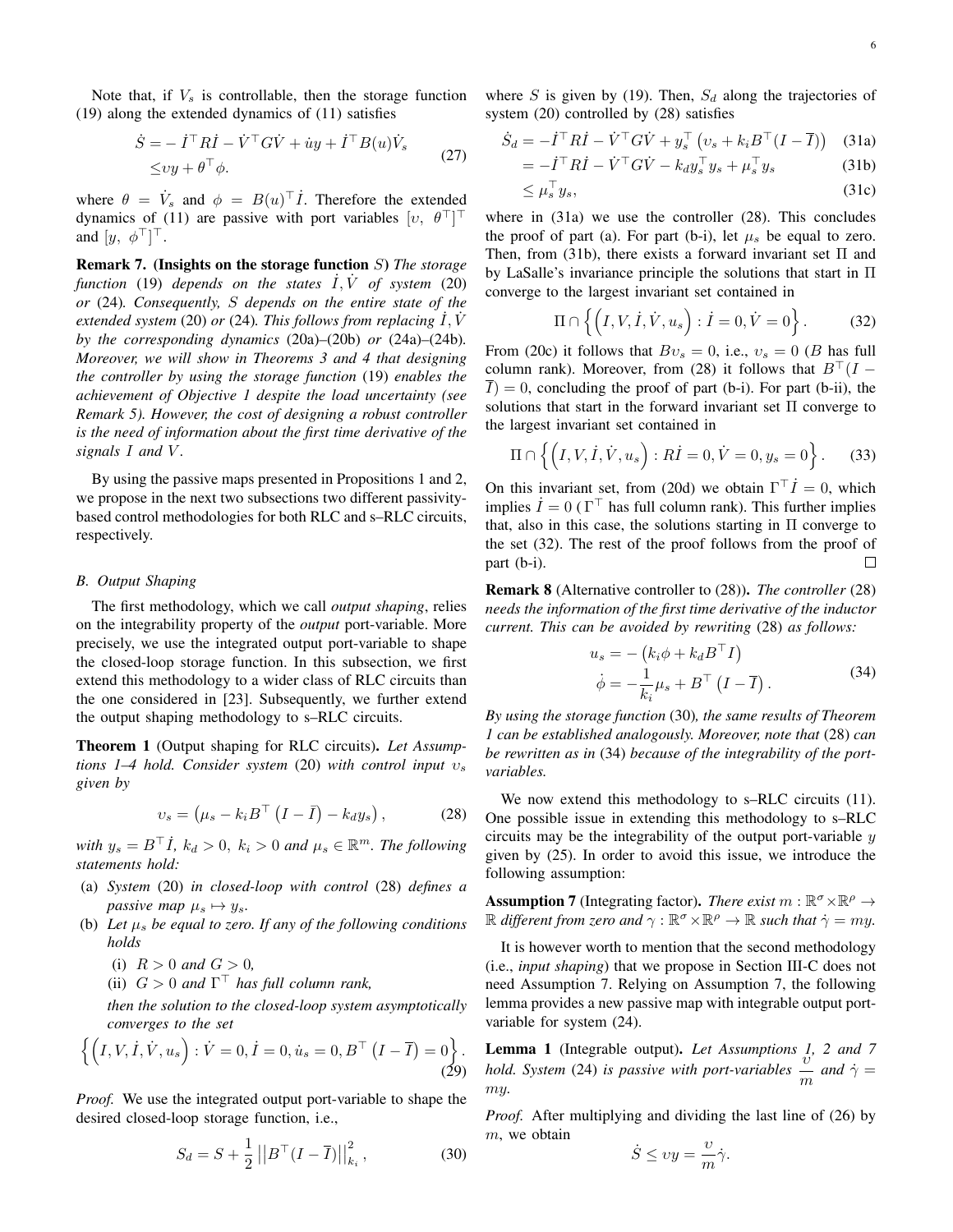Theorem 2 (Output shaping for s–RLC circuits). *Let Assumptions 1–3 and 5–7 hold. Consider system* (24) *with control input* υ *given by*

$$
v = m\left(\mu - k_i\left(\gamma - \gamma^* \right) - k_d \dot{\gamma}\right),\tag{35}
$$

 $\Box$ 

*with*  $\gamma^* = \gamma(\overline{I}, V^*)$ ,  $k_d > 0$ ,  $k_i > 0$  *and*  $\mu \in \mathbb{R}$ *. The following statements hold:*

- (a) *System* (24) *in closed-loop with control* (35) *defines a passive map*  $\mu \mapsto \dot{\gamma}$ .
- (b) Let  $\mu$  be equal to zero. If any of the following conditions *holds*
	- (i)  $R > 0$  *and*  $G > 0$
	- (ii)  $G > 0$ ,  $\Gamma^{\top}(u)$  has full column rank, and

$$
(\Gamma_1 - \Gamma_0) V - (B_1 - B_0) V_s \neq 0, \qquad (36)
$$

*then the solution to the closed-loop system asymptotically converges to the set*

$$
\{ (I, V, I, \dot{V}, u) | \dot{V} = 0, \dot{I} = 0, \dot{u} = 0, \gamma = \gamma^* \}.
$$
 (37)

*Proof.* We use the integrated output port-variable  $\gamma$  (see Lemma 1) to shape the desired closed-loop storage function, i.e.,

$$
S_d = S + \frac{1}{2}k_i\left(\gamma - \gamma^{\star}\right)^2,\tag{38}
$$

where S is given by (19). Then,  $S_d$  along the trajectories of system (24) controlled by (35) satisfies

$$
\dot{S}_d = -\dot{I}^\top R \dot{I} - \dot{V}^\top G \dot{V} + \frac{v}{m} \dot{\gamma} + k_i (\gamma - \gamma^*) \dot{\gamma} \qquad (39a)
$$

$$
= -\dot{I}^\top R \dot{I} - \dot{V}^\top G \dot{V} - k_d \dot{\gamma}^2 + \mu \dot{\gamma}
$$
 (39b)

$$
\leq \mu \dot{\gamma},\tag{39c}
$$

where in (39a) we use Proposition 2, Lemma 1 and the controller (35). This concludes the proof of part (a). For part (b-i), let  $\mu$  be equal to zero. Then, from (39b), there exists a forward invariant set Π and by LaSalle's invariance principle the solutions that start in  $\Pi$  converge to the largest invariant set contained in

$$
\Pi \cap \left\{ \left( I, V, \dot{I}, \dot{V}, u_s \right) : \dot{I} = 0, \dot{V} = 0, \dot{\gamma} = 0 \right\}.
$$
 (40)

On this invariant set, from (24c) and (24d) it follows that

$$
\begin{bmatrix}\n(\Gamma_1 - \Gamma_0) V - (B_1 - B_0) V_s \\
(\Gamma_1 - \Gamma_0)^\top I\n\end{bmatrix} v = 0.
$$

Then, according to Assumption 6, we have  $v = 0$ , which implies  $\dot{u} = 0$ . Moreover, from (35) it follows that  $\gamma = \gamma^*$ , concluding the proof of part (b-i). For part (b-ii), when only  $G$  is positive definite, the solutions that start in the forward invariant set  $\Pi$  converge to the largest invariant set contained in

$$
\Pi \cap \left\{ \left( I, V, \dot{I}, \dot{V}, u_s \right) : R\dot{I} = 0, \dot{V} = 0, \dot{\gamma} = 0 \right\}.
$$
 (41)

On this invariant set, from (24c) and (36) we obtain  $v = 0$ . Consequently, from (24d) we have  $\Gamma^{\top}(u)\dot{I}=0$ , which implies  $I = 0 \, (\Gamma^{\top}(u))$  has full column rank). This further implies that, also in this case, the solutions starting in Π converge to the set (40). The rest of the proof follows from the proof of part (b-i). □

Remark 9 (Output shaping stability). *Theorems 1 and 2 imply that the integrated output port-variables converge to the corresponding desired values and the first time derivatives of the state converge to zero. However, this generally does not imply that the trajectories of the closed-loop system asymptotically converge to the corresponding desired operating point*§§*. Furthermore, for the buck, boost, buck-boost and Cúk applications (see Section IV and Appendix), we will show that Theorems 1 and 2 also imply that all the trajectories of the closed-loop system asymptotically converge to the corresponding desired operating point. We also notice that for the input shaping methodology that we present in next subsection, under some mild and reasonable assumptions, the stability results will be strengthened.*

Remark 10 (Limitations of output shaping). *Note that, if the resistance* R *of a RLC circuit is negligible, then, in order to establish the stability results presented in Theorem 2 part (bii), condition* (36) *needs to be satisfied. More specifically, for a buck converter (see Section IV-A), this is equivalent to have*  $V_s \neq 0$ , which is in practice true (see also Assumption 3). *Yet, for a boost converter (see Section IV-B), satisfying condition* (36) *is equivalent to require*  $V \neq 0$ *, which generally could be not always true. Moreover, the output shaping control methodology relies on finding*  $\gamma$  *satisfying*  $\dot{\gamma} = my$ *, with*  $m \neq 0$ . This may not always be possible. Finally, design*ing a controller based on the output shaping methodology requires the information of*  $\overline{I}$ *, which often depends on the load parameters. Consequently, the output shaping methodology is sensitive to load uncertainty (see Remark 5).*

# *C. Input Shaping*

The second methodology, which we call *input shaping*, relies on the integrability property of the *input* port-variables  $v<sub>s</sub>$  and v (see Proposition 1 and Proposition 2), respectively. Similarly to the output shaping technique, we use the integrated input port-variable to shape the closed-loop storage function such that it has a minimum at the desired operating point (see Objective 1). Compared to the output shaping methodology, the input shaping methodology has the following advantages:

- (i) Assumption 7 on the integrability of the output portvariable is no longer needed;
- (ii) the knowledge of  $\bar{u}_s$  and  $\bar{u}$ , given by (16) and (17), respectively, does not usually require the information of the load parameters (see the examples in Subsections IV-A and IV-B), making the input shaping control methodology robust with respect to load uncertainty;
- (iii) condition (36) is not required anymore and, in addition, all the trajectories of the extended system converge to the desired operating point.

§§If  $\sigma = m$ , the input matrix becomes a full rank matrix and, as a consequence, in case of RLC circuits, asymptotic convergence to the corresponding desired operating point can be proved.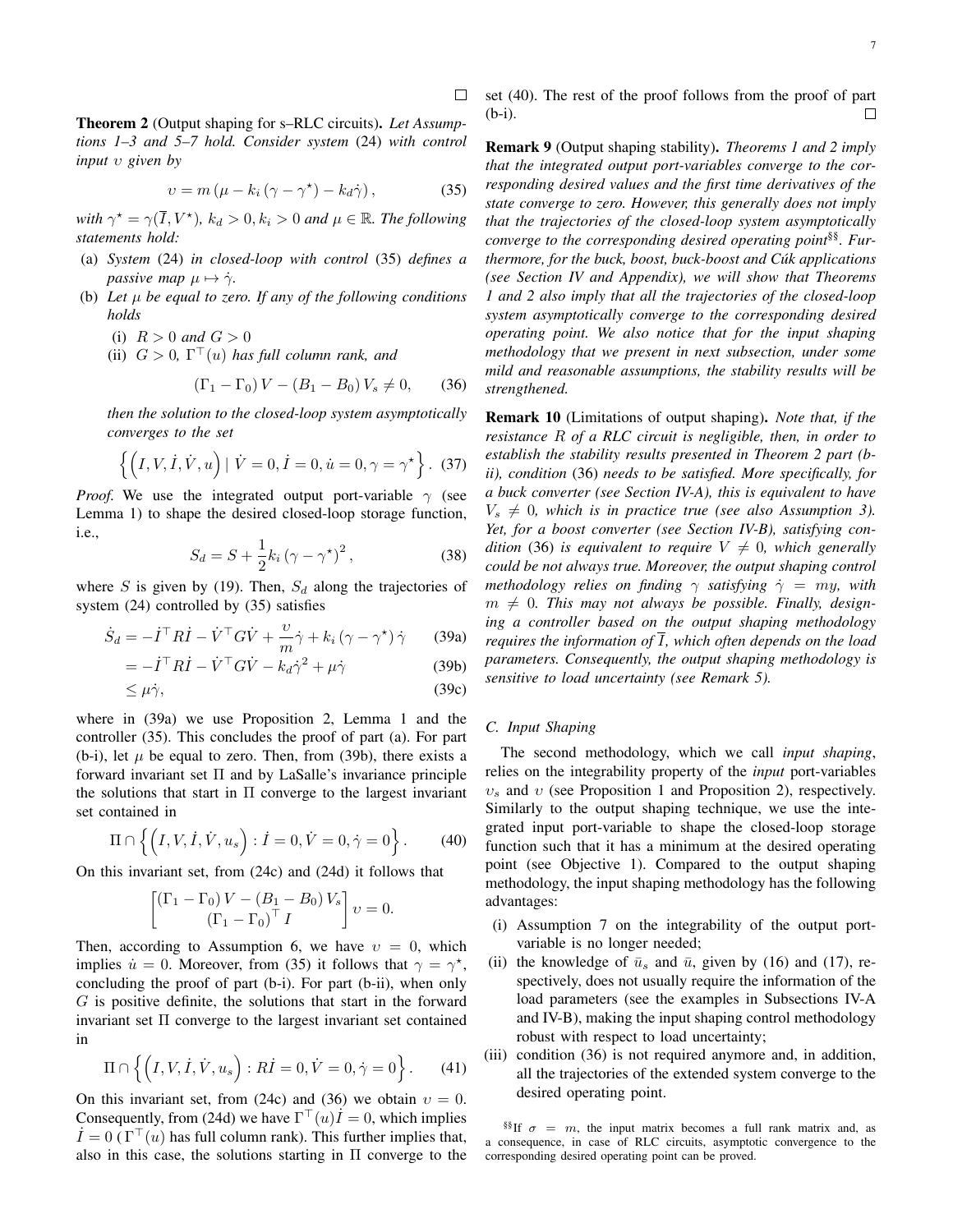We now first present the input shaping methodology for RLC circuits (3).

Theorem 3 (Input shaping for RLC circuits). *Let Assumptions 1–4 hold. Consider system* (20) *with control input* υ<sup>s</sup> *given by*

$$
v_s = \frac{1}{k_d} \left( \mu_s - k_i \left( u_s - \bar{u}_s \right) - y_s \right), \tag{42}
$$

*with*  $y_s = B^{\top} \dot{I}$ ,  $k_d > 0$ ,  $k_i > 0$  *and*  $\mu_s \in \mathbb{R}^m$ . *The following statements hold:*

- (a) *System* (20) *in closed-loop with control* (42) *defines a passive map*  $\mu_s \mapsto \dot{u}_s$  *(note that*  $u_s$  *is a state of the extended system* (20)*).*
- (b) Let  $\mu_s$  be equal to zero. If any of the following conditions *holds*
	- (i)  $R > 0$  *and*  $G > 0$
	- (ii) R > 0 *and* Γ *has full column rank*
	- (iii)  $G > 0$  *and*  $\Gamma^{\top}$  *has full column rank*,

*then the solution to the closed-loop system asymptotically converges to the set*

$$
\left\{ \left( I, V, I, \dot{V}, u_s \right) : \dot{V} = 0, \dot{I} = 0, \dot{u}_s = 0, u_s = \overline{u}_s \right\}.
$$
\n(43)

(c) *If any of the conditions in (b) holds and the matrix*

$$
\mathcal{A}_s = \begin{bmatrix} R & \Gamma \\ \Gamma^\top & -G \end{bmatrix} \tag{44}
$$

*has full-rank, then the solution to the closed-loop system asymptotically converges to the desired operating point*  $(\overline{I}, V^{\star}, 0, 0, \overline{u}_s)$ , which is unique.

*Proof.* We use the integrated input port-variable to shape the desired closed-loop storage function, i.e,

$$
S_d = S + \frac{1}{2} ||u_s - \bar{u}_s||_{k_i}^2, \qquad (45)
$$

where S is given by (19). Then,  $S_d$  along the trajectories of system (20) controlled by (42) satisfies

$$
\dot{S}_d = -\dot{I}^\top R \dot{I} - \dot{V}^\top G \dot{V} + \dot{u}_s^\top (y_s + k_i (u_s - \overline{u}_s)) \quad (46a)
$$

$$
= -\dot{I}^\top R \dot{I} - \dot{V}^\top C \dot{V} - k_i \dot{u}_s^\top \dot{u}_s + \mu \cdot \dot{u}_s \quad (46b)
$$

$$
= -\dot{I}^\top R \dot{I} - \dot{V}^\top G \dot{V} - k_d \dot{u}_s^\top \dot{u}_s + \mu_s^\top \dot{u}_s \tag{46b}
$$

$$
\leq \mu_s^\top \dot{u}_s,\tag{46c}
$$

where in (46a) we use Proposition 1 and the controller (42). This concludes the proof of part (a). For part (b-i), let  $\mu_s$ be equal to zero. Then, from (46b), there exists a forward invariant set Π and by LaSalle's invariance principle the solutions that start in  $\Pi$  converge to the largest invariant set contained in

$$
\Pi \cap \left\{ \left( I, V, \dot{I}, \dot{V}, u_s \right) : \dot{I} = 0, \dot{V} = 0, \dot{u}_s = 0 \right\}.
$$
 (47)

On this invariant set,  $\dot{I} = 0$  and  $\dot{u}_s = 0$  further imply  $y_s = 0$ and  $v_s = 0$ , respectively. Consequently, from (42) it follows that  $u_s = \bar{u}_s$ , concluding the proof of part (b-i). For part (b-ii) and (b-iii), the solutions that start in the forward invariant set Π converge to the largest invariant set contained in

$$
\Pi \cap \left\{ \left( I, V, I, \dot{V}, u_s \right) : R \dot{I} = 0, G \dot{V} = 0, \dot{u}_s = 0 \right\}.
$$
 (48)

On this set, from (20c) and (20d) we get  $\Gamma \dot{V} = 0$  and  $\Gamma^{\top} \dot{I} =$ 0, respectively. Consequently, if (b-ii) or (b-iii) holds, then  $\dot{I} = 0$  and  $\dot{V} = 0$ . This further implies that the solutions that start in  $\Pi$  converge to the set (47). The rest of the proof follows from the proof of part (b). For part (c), we first notice that from (16) we have

$$
\begin{bmatrix} \overline{I} \\ V^{\star} \end{bmatrix} = \mathcal{A}_s^{-1} \begin{bmatrix} B\overline{u}_s \\ 0 \end{bmatrix},
$$
 (49)

implying that  $(\overline{I}, V^*)$  is unique. Moreover, on the set (47), from (20a) and (20b) we obtain

$$
\begin{bmatrix} I \\ V \end{bmatrix} = \mathcal{A}_s^{-1} \begin{bmatrix} B\overline{u}_s \\ 0 \end{bmatrix} . \tag{50}
$$

Then, from (49), I and V converge to  $\overline{I}$  and  $V^*$ , respectively.  $\Box$ 

We now extend these results to s–RLC circuits  $(11)$ .

Theorem 4 (Input shaping for s–RLC circuits). *Let Assumptions 1–3, 5 and 6 hold. Consider system* (24) *with control input* υ *given by*

$$
v = \frac{1}{k_d} \left( \mu - k_i \left( u - \bar{u} \right) - y \right), \tag{51}
$$

*with* y given by (25),  $k_d > 0, k_i > 0$  *and*  $\mu \in \mathbb{R}$ *. The following statements hold:*

- (a) *System* (24) *in closed-loop with control* (51) *defines a passive map*  $\mu \mapsto \dot{u}$  *(note that u is a state of the extended system* (24)*).*
- (b) *Let* µ *be equal to zero. If any of the following conditions holds*
	- (i)  $R > 0$  *and*  $G > 0$
	- (ii) R > 0 *and* Γ(u) *has full column rank*
	- (iii)  $G > 0$  *and*  $\Gamma^{\top}(u)$  *has full column rank*,

*then the solution to the closed-loop system asymptotically converges to the set*

$$
\{ (I, V, \dot{I}, \dot{V}, u) | \dot{V} = 0, \dot{I} = 0, \dot{u} = 0, u = \overline{u} \}.
$$
 (52)

(c) *If any of the conditions in (b) holds and the matrix*

$$
\mathcal{A} = \begin{bmatrix} R & \Gamma(\overline{u}) \\ \Gamma^{\top}(\overline{u}) & -G \end{bmatrix}
$$
 (53)

*has full-rank, then the solution to the closed-loop system asymptotically converges to the desired operating point*  $(\overline{I}, V^*, 0, 0, \overline{u})$ , which is unique.

*Proof.* We use the integrated input port-variable to shape the desired closed-loop storage function, i.e.,

$$
S_d = S + \frac{1}{2}k_i (u - \bar{u})^2, \qquad (54)
$$

where  $S$  is given by (19). Then, by using the storage function (54), the proof is analogous to that of Theorem 3.  $\Box$ 

Remark 11 (Robustness property of input shaping methodology). *Note that the controllers* (42) *and* (51) *proposed in Theorems 3 and 4, respectively, require information of the desired value of the control input. If* R = 0*, from the first line of* (16) *and* (17)*, it follows that*  $\overline{u}_s$  *and*  $\overline{u}$  *require only*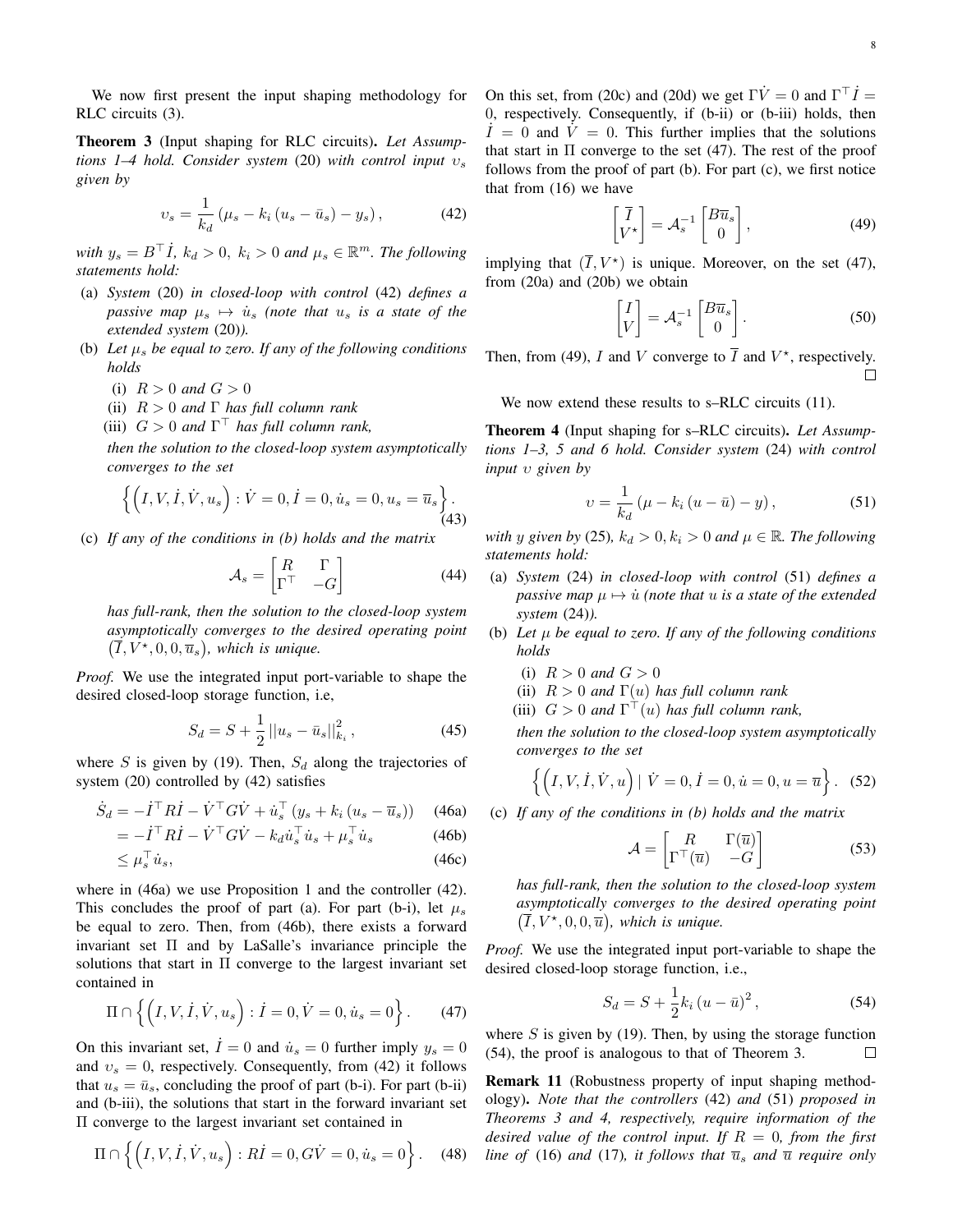Figure 1. Electrical scheme of the buck converter.

information of the desired voltage  $V^*$ . This implies that the *input shaping methodology is robust with respect to load uncertainty (see Remark 5).*

Remark 12 (Initial conditions for u<sup>s</sup> and u). *The control inputs* u *and* u<sup>s</sup> *of systems* (3) *and* (8) *are states of the extended systems* (20) *and* (24)*, respectively. Moreover, we proved that the closed-loop dynamics of these extended systems are asymptotically stable. Therefore, independently of the initial conditions of* u *and* us*, the proposed dynamic controllers stabilize the corresponding closed-loop systems to their desired operating points.*

Before showing the application of the proposed control methodologies to power converters in the next section, we notice that, under certain assumptions on  $\Gamma$ , the input shaping methodology allows for  $R \geq 0$  or  $G \geq 0$ . Differently, the output shaping methodology allows only for  $R > 0$ . Furthermore, under certain assumptions on the steady state equations, the input shaping methodology guarantees that *all* the solutions to the extended system converge to the desired operating point.

#### IV. APPLICATION TO DC-DC POWER CONVERTERS

In this section, we use the control methodologies proposed in the previous section for regulating the output voltage of the most widespread DC-DC power converters: the buck and the boost converters¶¶, respectively.

## *A. Buck converter*

Consider the electrical scheme of the buck converter in Figure 1, where the diode is assumed to be ideal. Then, by applying the Kirchhoff's current (KCL) and voltage (KVL) laws, the *average* governing dynamic equations of the buck converter are the following:

$$
-LI = V - uVs
$$
  
\n
$$
C\dot{V} = I - GV.
$$
\n(55)

Equivalently, system (55) can be obtained from (11) with  $\Gamma_0 =$  $\Gamma_1 = 1, B_0 = 0, B_1 = 1$  and  $R = 0$ . By using Proposition 2, the following passivity property is established.

By virtue of the above passivity property, we can now use the output shaping and input shaping control methodologies to design voltage controllers.

*to the storage function* (19) *and the port-variables*  $\dot{u}$  *and*  $IV_s$ .

Corollary 1 (Output shaping for the buck converter). *Let Assumptions 1–3 and 5 hold. Consider system* (55) *with the dynamic controller*

$$
\dot{u} = -V_s \left( k_i \left( I - \overline{I} \right) + k_d \dot{I} \right), \tag{56}
$$

*with*  $k_d > 0$  *and*  $k_i > 0$ *. Then, the solution*  $(I, V, u)$  *to the closed-loop system asymptotically converges to the desired steady-state*  $(\overline{I}, V^*, \overline{u})$ *.* 

*Proof.* For the buck converter (55), condition (36) is equivalent to require  $V_s \neq 0$ , which holds by Assumption 3. Consequently, Theorem 2 can be used by selecting  $m = 1$ ,  $\gamma = IV_s$  and  $\gamma^* = \overline{IV}_s$ . In analogy with Theorem 2, the solutions to the closed-loop system converge to the set

$$
\Pi \cap \left\{ (I, V, u) : \dot{I} = 0, \dot{V} = 0 \right\}.
$$
 (57)

By differentiating the first line of (55), on this invariant set we get  $\dot{u} = 0$ . As a consequence, from (56) it follows that  $I = \overline{I}$ which further implies  $V = V^*$  and  $u = \overline{u}$  (see Assumption 5).  $\Box$ 

Corollary 2 (Input shaping for the buck converter). *Let Assumptions 1–3 and 5 hold. Consider system* (55) *with the dynamic controller*

$$
\dot{u} = -\frac{1}{k_d} \left( k_i \left( u - \overline{u} \right) + V_s \dot{I} \right), \tag{58}
$$

*with*  $k_d > 0$  *and*  $k_i > 0$ *. Then, the solution*  $(I, V, u)$  *to the closed-loop system asymptotically converges to the desired steady-state*  $(\overline{I}, V^{\star}, \overline{u})$ *.* 

*Proof.* The proof is analogous to that of Theorem 4.  $\Box$ 

#### *B. Boost converter*

Consider now the electrical scheme of the boost converter in Figure 2, where the diode is again assumed to be ideal. The *average* governing dynamic equations of the boost converter are the following:

$$
-Li = (1 - u)V - Vs
$$
  
\n
$$
C\dot{V} = (1 - u)I - GV.
$$
\n(59)

Also in this case, system (59) can be obtained from (11) with  $\Gamma_0 = 1$ ,  $\Gamma_1 = 0$ ,  $B_0 = B_1 = 1$  and  $R = 0$ . By using Proposition 2, the following passivity property is established.

Lemma 3 (Passivity property of boost converter). *Let Assumptions 1 and 2 hold. System* (59) *is passive with respect to the storage function* (19) *and the port-variables*  $\dot{u}$  *and*  $\dot{I}V - \dot{V}I$ .

Remark 13 (Integrable output port-variables for the boost converter). *Note that the output port-variable*  $\dot{IV} - \dot{V}I$  *is not integrable. It is however possible to find a different*

<sup>¶¶</sup>Buck and boost converters describe in form and function a large family of DC-DC power converters. Moreover, in Appendices A and B we also study other two common types of DC-DC power converters: the buck-boost and Cúk converters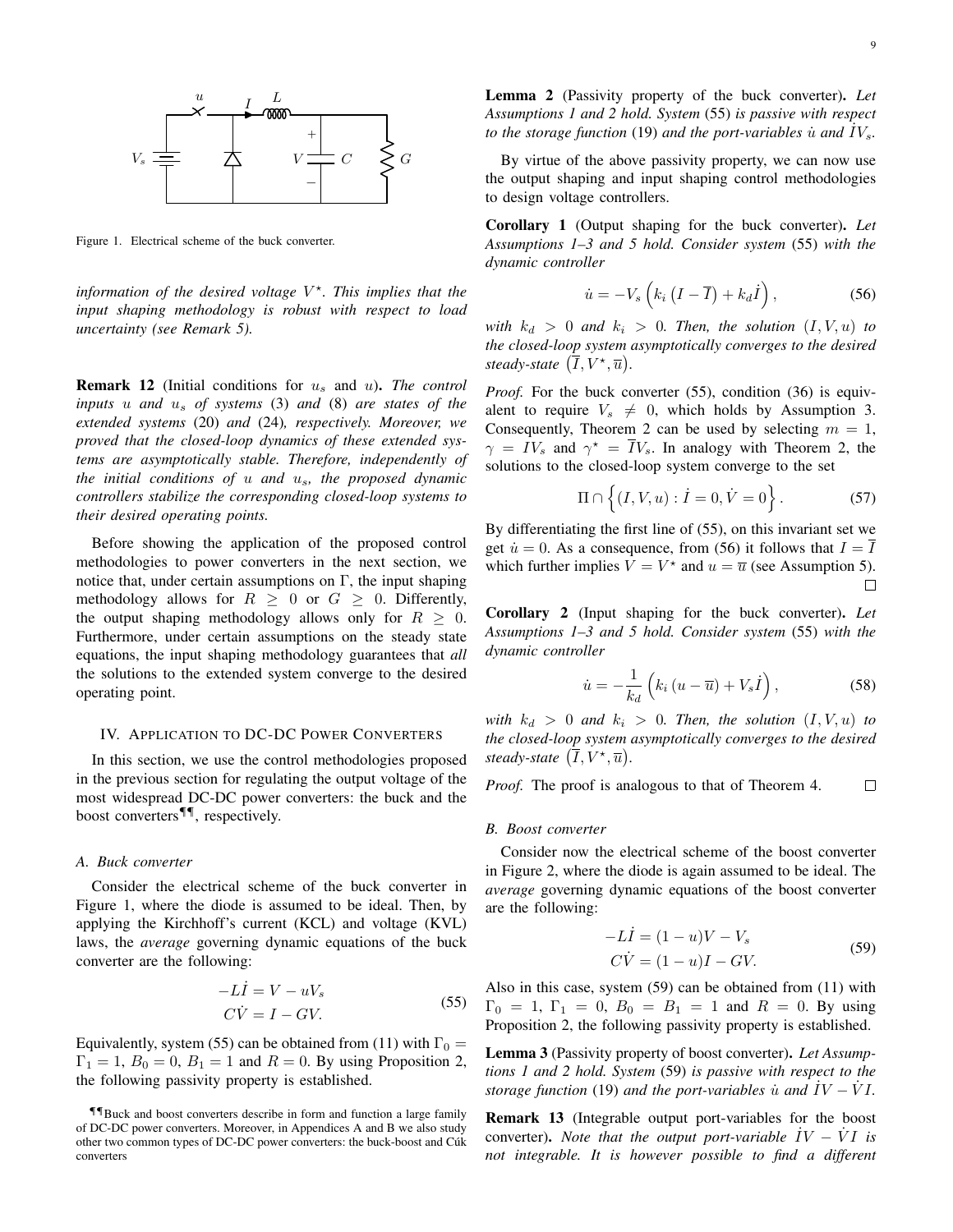

Figure 2. Electrical scheme of the boost converter.

Table II PASSIVE MAPS FOR THE BOOST-CONVERTER

| m(I, V)              | Passive map                                                                 | $\gamma(I,V)$                       |
|----------------------|-----------------------------------------------------------------------------|-------------------------------------|
|                      | $\dot{u} \mapsto \dot{IV} - \dot{VI}$                                       |                                     |
| $\overline{V^2}$     | $V^2 \dot{u} \mapsto \frac{d}{dt} \frac{I}{V}$                              |                                     |
| $I^2$                | $I^2 \dot{u} \mapsto -\frac{d}{dt} \frac{V}{I}$                             |                                     |
| $\overline{V^2+I^2}$ | $(V^2 + I^2)\dot{u} \mapsto \frac{d}{dt} \tan^{-1}\left(\frac{I}{V}\right)$ | $\tan^{-1}\left(\frac{I}{V}\right)$ |
| IV                   | $(IV)\dot{u} \mapsto \frac{d}{dt}ln\left(\frac{I}{V}\right)$                | $ln\left(\frac{I}{V}\right)$        |

*output port-variable that is indeed integrable (see Lemma 1). More precisely, if we choose for instance*  $m = 1/I^2$ , we *obtain the passive map*  $uI^2 \mapsto -\frac{d}{dt}(V/I)$  *(see Table II for different passivity properties corresponding to different choices of (integrable) output port-variables).*

By virtue of the above passivity property, we can now use the output shaping and input shaping control methodologies to design voltage controllers.

Corollary 3 (Output shaping for the boost converter). *Let Assumptions 1–3 and 5 hold. Moreover, let* V (t) *be different from zero for any*  $t \geq 0$ *. Consider system* (55) *with the dynamic controller*

$$
\dot{u} = -\frac{1}{V^2} \left( k_i \left( \frac{I}{V} - \frac{\overline{I}}{V^*} \right) + k_d \frac{d}{dt} \frac{I}{V} \right), \tag{60}
$$

*with*  $k_d > 0$  *and*  $k_i > 0$ *. Then, the solution*  $(I, V, u)$  *to the closed-loop system asymptotically converges to the desired steady-state*  $(\overline{I}, V^{\star}, \overline{u})$ *.* 

*Proof.* For the boost converter (59), condition (36) is equivalent to require  $V(t) \neq 0$  for any  $t \geq 0$ , which holds by assumption. Consequently, Theorem 2 can be used by selecting for instance  $m = 1/V^2$ ,  $\gamma = I/V$  and  $\gamma^* = \overline{I}/V^*$ . In analogy with Theorem 2, the solutions to the closed-loop system converge to the set

$$
\Pi \cap \left\{ (I, V, u) : \dot{V} = 0, \dot{I} = 0 \right\}.
$$
 (61)

By differentiating the first line of (59), on this invariant set we get  $\dot{u} = 0$ . As a consequence, from (60) it follows that  $\gamma = \gamma^*$ . Then, from the second line of (59) it yields

$$
u = 1 - G\frac{V}{I} = 1 - G\frac{1}{\gamma} = 1 - G\frac{V^{\star}}{\overline{I}} = \overline{u},\qquad(62)
$$

 $\Box$ 

which further implies  $V = V^*$  and  $I = \overline{I}$ .

Corollary 4 (Input shaping for boost converter). *Let Assumptions 1–3, 5 and 6 hold*∗∗∗*. Consider system* (59) *with the dynamic controller*

$$
\dot{u} := -\frac{1}{k_d} \left( k_i \left( u - \bar{u} \right) + \left( \dot{I}V - \dot{V}I \right) \right), \tag{63}
$$

*with*  $k_d > 0$  *and*  $k_i > 0$ *. Then, the solution*  $(I, V, u)$  *to the closed-loop system asymptotically converges to the desired steady-state*  $(\overline{I}, V^*, \overline{u})$ .

*Proof.* The proof is analogous to that of Theorem 4.  $\Box$ 

In Table IV we have summerized the passivity properties derived in the pH [2], BM [25] and proposed framework, respectively.

For the sake of completeness, we now show in Figures 3–6 the simulation results obtained by implementing the proposed methodologies to control the output voltage of a buck and boost converter, respectively. In order to verify the robustness property of the proposed controllers with respect to the load uncertainty, the value of the load is changed from  $G$  to  $G + \Delta G$ , with  $\Delta G$  uncertain, at the time instant  $t = 1$  s (all the simulation parameters are reported at the end of the caption of each figure). More precisely, Figures 3 and 5 show that after the load variation the voltage converges to a steady state value different from the desired one. Controllers (56) and (60) depend indeed on  $\overline{I} = G V^*$  and, therefore, require the information of G. On the contrary, Figures 4 and 6 clearly show that the input shaping methodology is robust with respect to load uncertainty (see also Remark 11). Furthermore, for the sake of fairness, we compare the proposed input shaping methodology with the *Parallel Damping PBC* approach proposed in [20, Section V]. Figures 3 and 5 indicate that *Parallel Damping PBC* approach is also robust with respect to load variation. However, it is important to note that the *Parallel Damping PBC* approach requires the information of the filter inductance  $L$  and capacitance  $C$ .

# *C. DC Networks*

In this subsection we consider a typical DC microgrid of which a schematic electrical diagram is provided in Figure 7, including a buck and boost DC-DC power converter interconnected through resistive-inductive power lines. In the following we adopt the subscripts  $\alpha$  or  $\beta$  in order to refer to the buck or boost type converter, respectively. The network consists of  $n_{\alpha}$  buck converters and  $n_{\beta}$  boost converters, such that the total number of converters is  $n_{\alpha} + n_{\beta} = n$ . The overall network is represented by a connected and undirected graph  $\mathcal{G} = (\mathcal{V}_{\alpha} \cup \mathcal{V}_{\beta}, \mathcal{E})$ , where  $\mathcal{V}_{\alpha} = \{1, \dots, n_{\alpha}\}\$ is the set of the buck converters,  $V_\beta = \{n_\alpha + 1, \dots, n\}$  is the set of the boost converters and  $\mathcal{E} = \{1, ..., m\}$  is the set of the distribution lines interconnecting the  $n$  converters. The network topology is

<sup>∗∗∗</sup>For the boost converter, Assumption 6 is equivalent to require that V and  $I$  are not equal to zero at the same time (i.e.,  $V$  can be equal to zero when  $I$  is different from zero and vice versa). We note that to use the output shaping methodology we need a stronger assumption, i.e., V different from zero for any  $t \geq 0$  (see Corollary 3).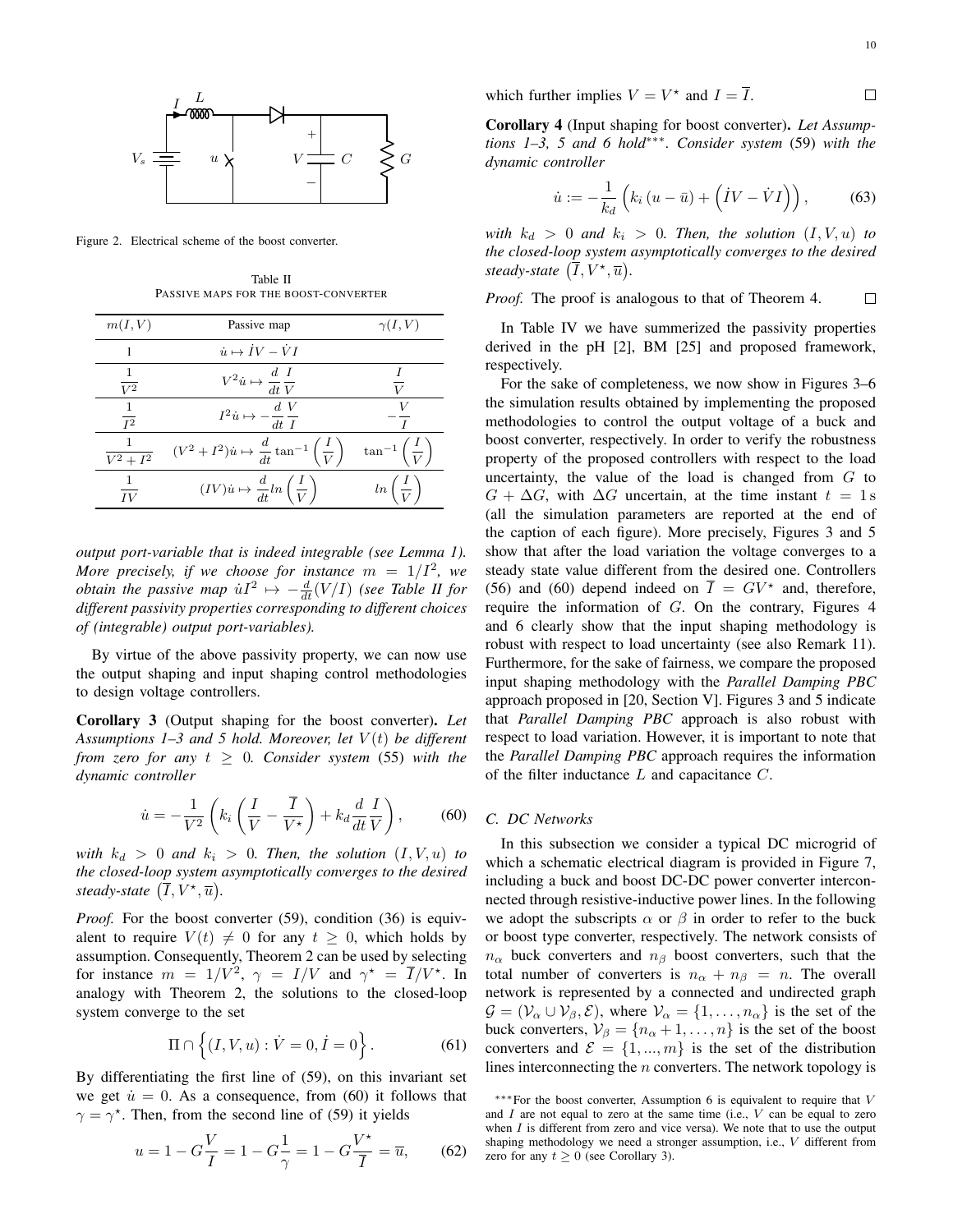

Figure 3. (Output shaping for the buck converter) From the top: time evolution of the voltage, current and duty cycle considering a load variation  $\Delta G$  at the time instant  $t = 1$  s (Parameters:  $L = 1$  mH,  $C = 1$  mF,  $V_s = 400$  V,  $G =$ 0.04 S,  $\Delta G = 0.02$  S,  $V^* = 380$  V,  $k_d = 5 \times 10^5$ ,  $k_i = 1 \times 10^7$ ).



Figure 4. (Input shaping for the buck converter) From the top: time evolution of the voltage, current and duty cycle considering a load variation  $\Delta G$  at the time instant  $t = 1$  s. Input shaping for buck converter is plotted in blue color, while *Parallel Damping PBC* approach proposed in [20] is plotted in reddashed. (Parameters:  $\overrightarrow{L} = 1$  mH,  $C = 1$  mF,  $V_s = 400$  V,  $G = 0.04$  S,  $\Delta G = 0.02$  S,  $V^* = 380$  V,  $k_d = 16 \times 10^5$ ,  $k_i = 8 \times 10^7$ ,  $\overline{u} = V^*/V_s$ and gamma in [20, Equation (19)] is set to 0.97).

represented by its corresponding incidence matrix  $D \in \mathbb{R}^{n \times m}$ . The ends of edge k are arbitrarily labeled with a + and a  $-$ , and the entries of D are given by

$$
D_{ik} = \begin{cases} +1 & \text{if } i \text{ is the positive end of } k \\ -1 & \text{if } i \text{ is the negative end of } k \\ 0 & \text{otherwise.} \end{cases}
$$

According to (55), the average dynamic equations of the



Figure 5. (Output shaping for the boost converter) From the top: time evolution of the voltage, current and duty cycle considering a load variation at the time instant  $t = 1$  s (Parameters:  $L = 1.12$  mH,  $C = 6.8$  mF,  $V_s =$ 280 V,  $G = 0.04$  S,  $\Delta G = -0.02$  S,  $V^* = 380$  V,  $k_d = 5 \times 10^2$ ,  $k_i =$  $1 \times 10^6$ ).



Figure 6. (Input shaping for the boost converter) From the top: time evolution of the voltage, current and duty cycle considering a load variation at the time instant  $t = 1$  s. Input shaping for boost converter is plotted in blue color, while *Parallel Damping PBC* approach proposed in [20] is plotted in red-dashed. (Parameters:  $L = 1.12 \text{ mH}, C = 6.8 \text{ mF}, V_s = 280 \text{ V}, G = 0.04 \text{ S}, \Delta G =$ 0.02 S,  $V^* = 380 \text{ V}$ ,  $k_d = 1 \times 10^6$ ,  $k_i = 4 \times 10^7$ ,  $\overline{u} = 1 - V_s/V^*$  and gamma in  $[20,$  Equation  $(23)$ ] is set to 0.1.)

buck converter  $i \in V_\alpha$  become

$$
-L_i \dot{I}_i = V_i - u_i V_{si}
$$
  
\n
$$
C_i \dot{V}_i = I_i - G_i V_i - \sum_{k \in \mathcal{E}_i} I_{lk},
$$
\n(64)

where  $\mathcal{E}_i \subset \mathcal{E}$  is the set of the distribution lines incident to the node *i*, and  $I_{lk}$  denotes the current through the line  $k \in \mathcal{E}_i$ . On the other hand, according to (59), the average dynamic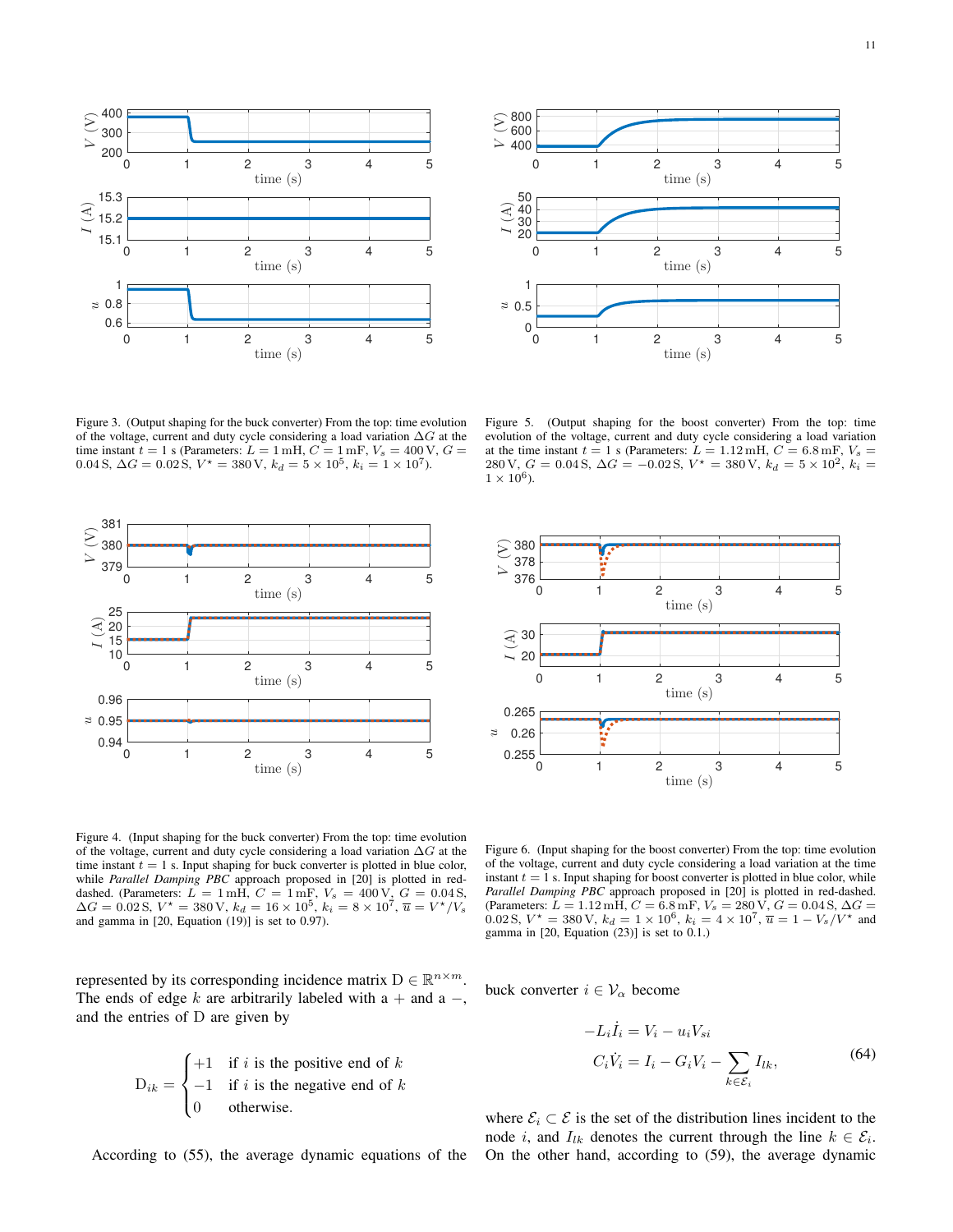

Figure 7. The considered electrical diagram of a (Kron reduced) DC network representing node  $i \in V_\alpha$  and node  $j \in V_\beta$  interconnected by the line  $k \in \mathcal{E}$ .

equations of the boost converter  $i \in V_\beta$  become

$$
-L_i \dot{I}_i = (1 - u_i)V_i - V_{si}
$$
  

$$
C_i \dot{V}_i = (1 - u_i)I_i - G_i V_i - \sum_{k \in \mathcal{E}_i} I_{lk}.
$$
 (65)

The dynamic of the current  $I_{lk}$  from node i to node  $j \neq i$ ,  $i, j \in \mathcal{V}_\alpha \cup \mathcal{V}_\beta$ , is given by

$$
-L_{lk}\dot{I}_{lk} = -(V_i - V_j) + R_{lk}I_{lk}.
$$
 (66)

Let  $V = [V_\alpha^\top, V_\beta^\top]^\top$ , with  $V_\alpha = [V_1, \dots, V_{n_\alpha}]$  and  $V_\beta =$  $[V_{n_{\alpha}+1},...,V_n]$ . Analogously, let  $I_{\alpha} = [I_1,...,I_{n_{\alpha}}]$  and  $I_{\beta} = [I_{n_{\alpha}+1}, \ldots, I_n]$ . To study the interconnected DC network, we write (64)-(66) compactly for all buses  $i \in V_\alpha \cup V_\beta$ 

$$
-L_{\alpha}\dot{I}_{\alpha} = V_{\alpha} - u_{\alpha} \circ V_{s\alpha} \tag{67a}
$$

$$
-L_{\beta}\dot{I}_{\beta} = (\mathbb{1}_{n_{\beta}} - u_{\beta}) \circ V_{\beta} - V_{s\beta} \tag{67b}
$$

$$
-L_l \dot{I}_l = D^T V + R_l I_l \tag{67c}
$$

$$
C_{\alpha}\dot{V}_{\alpha} = I_{\alpha} - G_{\alpha}V_{\alpha} + D_{\alpha}I_{l}
$$
 (67d)

$$
C_{\beta}\dot{V}_{\beta} = (\mathbb{1}_{n_{\beta}} - u_{\beta}) \circ I_{\beta} - G_{\beta}V_{\beta} + \mathcal{D}_{\beta}I_{l},
$$
 (67e)

where  $I_{\alpha}, V_{\alpha}, V_{s\alpha}, u_{\alpha} \in \mathbb{R}^{n_{\alpha}}, I_{\beta}, V_{\beta}, V_{s\beta}, u_{\beta} \in \mathbb{R}^{n_{\beta}}, I_{l} \in$  $\mathbb{R}^m$ . Moreover,  $L_{\alpha}$ ,  $L_{\beta}$ ,  $L_l$ ,  $C_{\alpha}$ ,  $C_{\beta}$ ,  $R_l$ ,  $G_{\alpha}$ ,  $G_{\beta}$ , are positive definite diagonal matrices of appropriate dimensions, e.g.  $L_{\alpha} = \text{diag}(\overline{L}_1, \dots, \overline{L}_{n_{\alpha}})$ , and  $\mathbb{1}_{n_{\beta}} \in \mathbb{R}^{n_{\beta}}$  denotes the vector consisting of all ones. The matrices  $D_{\alpha} \in \mathbb{R}^{n_{\alpha} \times m}$  and  $D_\beta \in \mathbb{R}^{n_\beta \times m}$  are obtained by collecting from D the rows indexed by  $\mathcal{V}_{\alpha}$  and  $\mathcal{V}_{\beta}$ , respectively. Let  $I = [I_{\alpha}^{\top}, I_{\beta}^{\top}, I_{l}^{\top}]^{\top}$ ,  $u = [u_{\alpha}^{\top}, u_{\beta}^{\top}]^{\top}, V_s = [V_{s\alpha}^{\top}, V_{s\beta}^{\top}]^{\top}, L = \text{diag}(L_{\alpha}, L_{\beta}, L_l)$ and  $C = diag(C_\alpha, C_\beta)$ . We notice that system (67) can be expressed in the BM formulation (8) with

$$
B(u) = \begin{bmatrix} \text{diag}(u_{\alpha}) & \mathbf{0}^{n_{\alpha} \times n_{\beta}} \\ \mathbf{0}^{n_{\beta} \times n_{\alpha}} & \mathbb{I}_{n_{\beta}} \\ \mathbf{0}^{m \times n_{\alpha}} & \mathbf{0}^{m \times n_{\beta}} \end{bmatrix},
$$
(68)

and

$$
P(u, I, V) = I^{\top} \Gamma(u) V + \frac{1}{2} I_l^{\top} R_l I_l
$$
  

$$
- \frac{1}{2} V_{\alpha}^{\top} G_{\alpha} V_{\alpha} - \frac{1}{2} V_{\beta}^{\top} G_{\beta} V_{\beta},
$$
 (69)

where  $\Gamma \in \mathbb{R}^{(n+m)\times n}$  is given by

$$
\Gamma(u) = \begin{bmatrix} \mathbb{I}_{n_{\alpha}} & \mathbf{0}^{n_{\alpha} \times n_{\beta}} \\ \mathbf{0}^{n_{\beta} \times n_{\alpha}} & \mathbb{I}_{n_{\beta}} - \text{diag}(u_{\beta}) \\ \mathbf{D}_{\alpha}^{T} & \mathbf{D}_{\beta}^{T} \end{bmatrix},
$$
(70)

I being the identity matrix. By using now the storage function in (19), the following passivity property for the considered DC network (67) is established.

Lemma 4 (Passivity property of DC Networks). *Let Assumptions 1 and 2 hold. System* (67) *is passive with respect to the storage function* (19) *and the port-variables is and* 

$$
y_{\rm DC} = \begin{bmatrix} \dot{I}_{\alpha} \circ V_{s\alpha} \\ \dot{I}_{\beta} \circ V_{\beta} - \dot{V}_{\beta} \circ I_{\beta} \end{bmatrix} . \tag{71}
$$

By virtue of the above passivity property, we can now use the input shaping methodology to design a decentralized control scheme for regulating the voltage of (67).

Proposition 3 (Input shaping for DC Networks). *Let Assumptions 1–3, 5 and 6 hold. Consider system* (67) *with the dynamic controller*

$$
\dot{u} = -K_d^{-1} \left( K_i \left( u - \bar{u} \right) + y_{\rm DC} \right),\tag{72}
$$

*where*  $K_d$  *and*  $K_i$  *are positive definite diagonal matrices of order*  $n_{\alpha} + n_{\beta}$ *, and y*<sub>DC</sub> *is given by* (71)*. Then, the solution* (I, V, u) *to the closed-loop system asymptotically converges to the desired steady-state*  $(\overline{I}, V^{\star}, \overline{u})$ .

*Proof.* Consider the storage function (19). We use the integrated input port-variable to shape the desired closed-loop storage function, i.e.,

$$
S_d = S + \frac{1}{2} \left( u - \bar{u} \right)^{\top} K_i \left( u - \bar{u} \right). \tag{73}
$$

Then, the first time derivative of  $S_d$  along the trajectories of system (67) controlled by (72) satisfies

$$
\dot{S}_d = -\dot{I}_l^\top R_l \dot{I}_l - \dot{V}^\top G \dot{V} + \dot{u}^\top y_{DC} + \dot{u}^\top K_i (u - \overline{u}) \tag{74a}
$$
\n
$$
= -\dot{I}_l^\top R_l \dot{I}_l - \dot{V}^\top G \dot{V} - \dot{u}^\top K_d \dot{u}, \tag{74b}
$$

where we use Lemma 4 and the controller (72). Then, from (74b) there exists a forward invariant set  $\Pi$  and by LaSalle's invariance principle the solutions that start in  $\Pi$  converge to the largest invariant set contained in

$$
\Pi \cap \left\{ \left( I, V, \dot{I}, \dot{V}, u \right) : \dot{I}_l = 0, \dot{V} = 0, \dot{u} = 0 \right\}.
$$
 (75)

On this invariant set, by differentiating (67d) and (67e) we get  $I = 0$ . Moreover, from (72) it follows that  $u = \overline{u}$ , which further implies  $V = V^*$  and  $I = \overline{I}$ .  $\Box$ 

The proposed decentralized control scheme is now assessed in simulation†††, considering a DC network comprising four

<sup>†††</sup>For the readers interested also in experimental results obtained by implementing the input shaping control methodology in a real DC microgrid comprising boost converters, we refer to [39].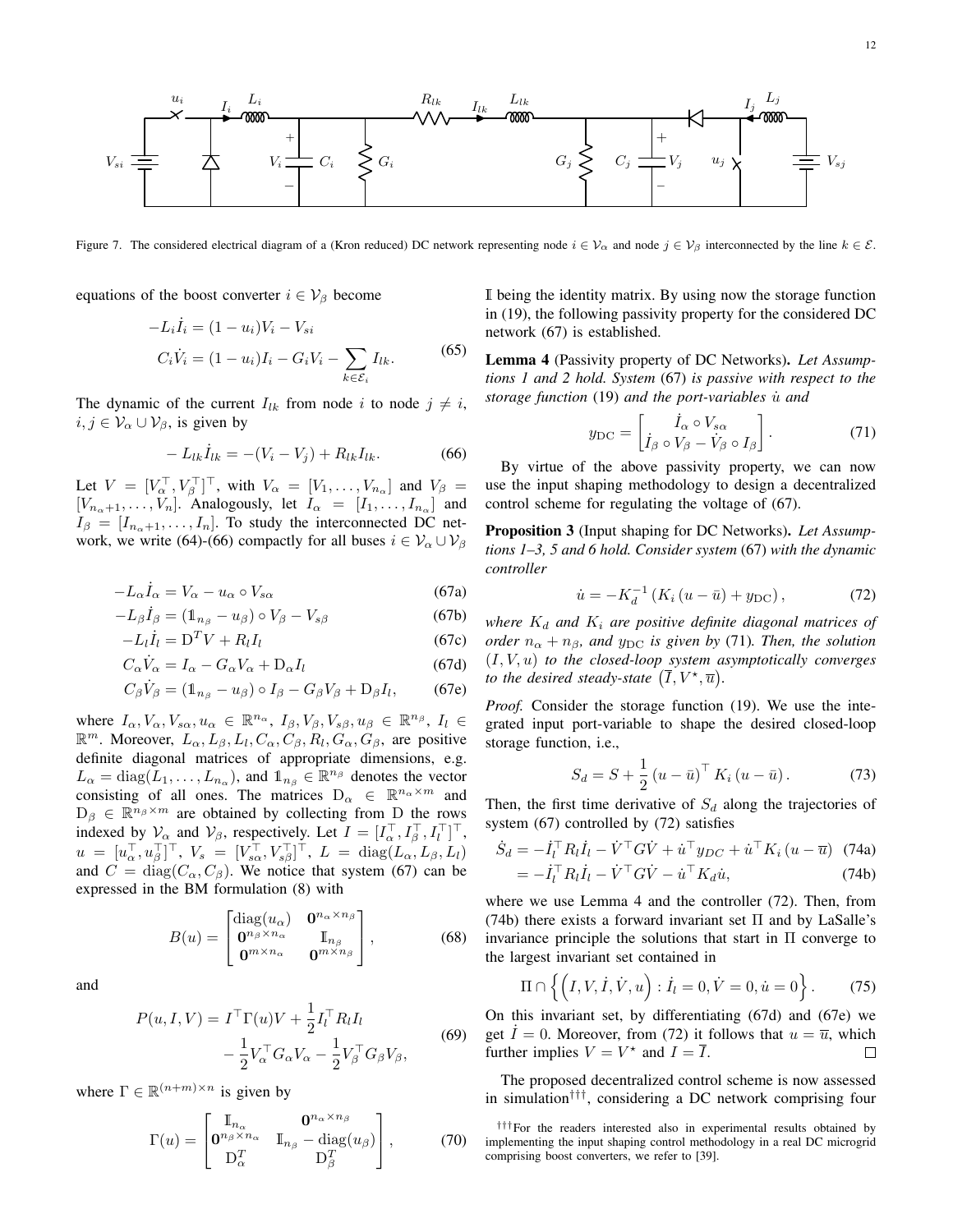Table III NETWORK PARAMETERS



Figure 8. Scheme of the considered network with 4 power converters: Nodes 1 and 3 have buck converters, Nodes 2 and 4 have boost converters.

power converters (i.e., two buck and two boost converters) interconnected as shown in Figure 8. The parameters of the converters and lines are reported in Table III and [31, Table III], respectively. The controller gains for the buck converters are  $k_{d\alpha} = 4 \times 10^5$  and  $k_{i\alpha} = 4 \times 10^7$ , while for the boost converters are  $k_{d\beta} = 1 \times 10^6$  and  $k_{i\beta} = 4 \times 10^7$ . The most significant electrical signals of the simulation results are shown in Figure 9. In order to verify the robustness property of the control scheme with respect to the load uncertainty, the value of the load is changed from G to  $G + \Delta G$  at the time instant  $t = 1$  s (see Table III). One can appreciate that the input shaping methodology is robust with respect to load uncertainty (see Remark 11).

#### V. CONCLUSIONS AND FUTURE WORKS

In this paper, we have presented new passivity properties for a class of RLC and s–RLC circuits that are modeled using the Brayton-Moser formulation. We use these new passivity properties to propose two new control methodologies: *output shaping* and *input shaping*. The key observations are:

- (i) The output shaping methodology exploits the integrability property of the output port-variable. The input shaping technique instead exploits the integrability property of the input port-variable.
- (ii) The controllers based on the input shaping methodology show robustness properties with respect to load uncertainty.

Possible future directions include to incorporate nonlinear loads (e.g. constant power loads [39], [40]), develop distributed control schemes (e.g. for achieving load sharing [41]) and extend such a new passivity concept to a wider class of nonlinear systems [42], [43].



Figure 9. (Input shaping for the DC network) From the top: time evolution of the voltage of each node, current generated by each converter and duty cycle of each converter, considering a load variation at the time instant  $t =$ 1 s.

#### APPENDIX

In this Appendix we use the input shaping methodology to design voltage controllers for the buck-boost and Cúk converters, respectively. The proofs of the following Corollaries are analogous to those of Corollaries 2 and 4 presented in Section IV.

## *A. Buck-boost Converter*

The average governing dynamic equations of the buck-boost converter are the following:

$$
-Li = (1 - u)V - uVs
$$
  
\n
$$
C\dot{V} = (1 - u)I - GV.
$$
\n(76)

Equivalently, system (76) can be obtained from (11) with  $\Gamma_0 = 1, \Gamma_1 = 0, B_0 = 0, B_1 = 1$  and  $R = 0$ . By using Proposition 2, the following passivity property is established.

Lemma 5 (Passivity property of the buck-boost converter). *Let Assumptions 1 and 2 hold. System* (76) *is passive with respect to the storage function* (19) *and the port-variables*  $\dot{u}$  $and y = \dot{I}V - \dot{V}I + V_s\dot{I}.$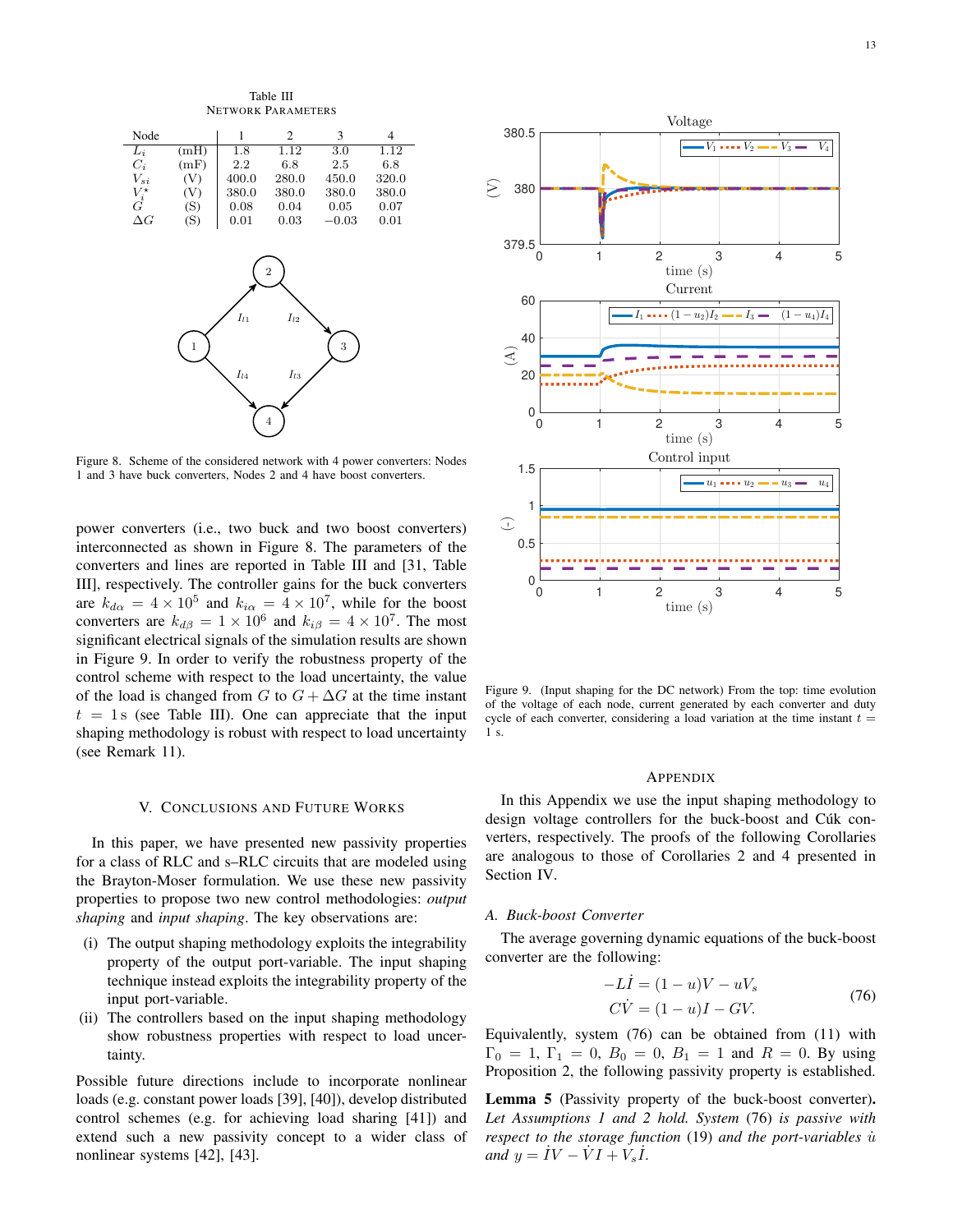| framework     |                           | supply-rate                                                                                                                                                                                                                                                           |                |       |            |
|---------------|---------------------------|-----------------------------------------------------------------------------------------------------------------------------------------------------------------------------------------------------------------------------------------------------------------------|----------------|-------|------------|
|               | <b>RLC</b>                | s-RLC                                                                                                                                                                                                                                                                 | buck           | boost | buck-boost |
|               |                           | Port–Hamiltonian $I^{\top}Bu_s$ $I^{\top}B(u)V_s = I^{\top}B_0V_s + uI^{\top} (B_1 - B_0)V_s$                                                                                                                                                                         | $uIV_s$ $IV_s$ |       | $uIV_s$    |
| Brayton-Moser | ${}^{\dot\tau\top} B u_s$ |                                                                                                                                                                                                                                                                       | $uIV_s$        |       |            |
| Proposed      |                           | $\dot{I}^\top B\dot{u}_s \quad \dot{u}(\dot{V}^\top(\Gamma_1-\Gamma_0)^\top I-\dot{I}^\top(\Gamma_1-\Gamma_0)V-\dot{I}^\top(B_0-B_1)V_s) \quad \dot{u} \dot{I}V_s \quad \dot{u}\left(\dot{I}V-\dot{V}I\right) \quad \dot{u}\left(\dot{I}V-\dot{V}I+V_s\dot{I}\right)$ |                |       |            |

By virtue of the above passivity property, we can now use the input shaping methodology to design a voltage controller.

Corollary 5 (Input shaping for the buck-boost converter). *Let Assumptions 1–3, 5 and 6 hold. Consider system* (76) *with the dynamic controller*

$$
\dot{u} = -\frac{1}{k_d} \left( k_i \left( u - \overline{u} \right) + \left( \dot{I}V - \dot{V}I + V_s \dot{I} \right) \right), \tag{77}
$$

*with*  $k_d > 0$  *and*  $k_i > 0$ *. Then, the solution*  $(I, V, u)$  *to the closed-loop system asymptotically converges to the desired steady-state*  $(\overline{I}, V^{\star}, \overline{u})$ *.* 

# *B. Cúk Converter*

The average governing dynamic equations of the Cúk converter are the following:

$$
-L_1 \dot{I}_1 = (1 - u)V_1 - V_s \tag{78a}
$$

$$
-L_2 \dot{I}_2 = uV_1 + V_2 \tag{78b}
$$

$$
C_1 \dot{V}_1 = (1 - u)I_1 + uI_2 \tag{78c}
$$

$$
C_2 \dot{V}_2 = I_2 - GV_2. \tag{78d}
$$

Equivalently, system (78) can be obtained from (8) with  $\Gamma_0 = \begin{bmatrix} 1 & 0 \\ 0 & 1 \end{bmatrix}$ ,  $\Gamma_1 = \begin{bmatrix} 0 & 0 \\ 1 & 1 \end{bmatrix}$ ,  $B_0 = B_1 = \begin{bmatrix} 1 & 0 \end{bmatrix}^\top$ ,  $P_R(I) = 0$ and  $\overline{P}_G(V) = \frac{1}{2}\overline{G}V_2^2$ . By using Proposition 2, the following passivity property is established.

Lemma 6 (Passivity property of the Cúk converter). *Let Assumptions 1 and 2 hold. System* (78) *is passive with respect to the storage function* (19) *and the port-variables is and*  $y = \dot{V}_1 (I_2 - I_1) - V_1 (\dot{I}_2 - \dot{I}_1).$ 

By virtue of the above passivity property, we can now use the input shaping methodology to design a voltage controller.

Corollary 6 (Input shaping for the Cúk converter). *Let Assumptions 1–3, 5 and 6 hold. Consider system* (76) *with the dynamic ocntroller*

$$
\dot{u} = -\frac{1}{k_d} \left( k_i \left( u - \overline{u} \right) + \dot{V}_1 \left( I_2 - I_1 \right) - V_1 \left( \dot{I}_2 - \dot{I}_1 \right) \right), \tag{79}
$$

*with*  $k_d > 0$  *and*  $k_i > 0$ *. Then, the solution*  $(I, V, u)$  *to the closed-loop system asymptotically converges to the desired steady-state*  $(\overline{I}, V^{\star}, \overline{u})$ *.* 

#### **REFERENCES**

[1] D. Jeltsema and J. M. A. Scherpen, "Multidomain modeling of nonlinear networks and systems," *IEEE Control Systems Magazine*, vol. 29, no. 4, pp. 28–59, Aug. 2009.

- [2] R. Ortega, A. J. van der Schaft, I. Mareels, and B. Maschke, "Putting energy back in control," *IEEE Control Systems Magazine*, vol. 21, no. 2, pp. 18–33, Apr. 2001.
- [3] A. J. van der Schaft, *L2-gain and passivity techniques in nonlinear control*. Springer, 2000.
- [4] D. J. Hill and P. J. Moylan, "Dissipative dynamical systems: Basic inputoutput and state properties," *Journal of the Franklin Institute*, vol. 309, no. 5, pp. 327–357, May 1980.
- [5] A. J. van der Schaft and D. Jeltsema, "Port-Hamiltonian systems theory: An introductory overview," *Foundations and Trends in Systems and Control*, vol. 1, no. 2-3, pp. 173–378, 2014.
- [6] R. Brayton and J. Moser, "A theory of nonlinear networks. I," *Quarterly of Applied Mathematics*, vol. 22, no. 1, pp. 1–33, 1964.
- [7] ——, "A theory of nonlinear networks. II," *Quarterly of applied mathematics*, vol. 22, no. 2, pp. 81–104, 1964.
- [8] G. Blankenstein, "Geometric modeling of nonlinear RLC circuits," *IEEE Transactions on Circuits and Systems I: Regular Papers*, vol. 52, no. 2, pp. 396–404, Feb. 2005.
- [9] D. Jeltsema and J. M. A. Scherpen, "A power-based perspective in modeling and control of switched power converters [past and present]," *IEEE Industrial Electronics Magazine*, vol. 1, no. 1, pp. 7–54, May 2007.
- [10] G. Escobar, A. J. van der Schaft, and R. Ortega, "A Hamiltonian viewpoint in the modeling of switching power converters," *Automatica*, vol. 35, no. 3, pp. 445–452, Mar. 1999.
- [11] H. Sira-Ramirez, R. Ortega, and G. Escobar, "Lagrangian modeling of switch regulated DC-to-DC power converters," in *Proceedings of 35th IEEE Conference on Decision and Control*, vol. 4, Dec. 1996, pp. 4492– 4497.
- [12] J. M. A. Scherpen, D. Jeltsema, and J. Klaassens, "Lagrangian modeling of switching electrical networks," *Systems & Control Letters*, vol. 48, no. 5, pp. 365–374, Apr. 2003.
- [13] R. Ortega and E. García-Canseco, "Interconnection and Damping Assignment Passivity-Based Control: A Survey," *European Journal of Control*, vol. 10, no. 5, pp. 432–450, 2004.
- [14] E. García-Canseco, D. Jeltsema, R. Ortega, and J. M. A. Scherpen, "Power-based control of physical systems," *Automatica*, vol. 46, no. 1, pp. 127–132, Jan. 2010.
- [15] R. Ortega, A. Loría, P. J. Nicklasson, and H. Sira-Ramírez, *Passivitybased Control of Euler-Lagrange Systems*, ser. Communications and Control Engineering. London: Springer London, 1998.
- [16] R. Mehra, S. G. Satpute, F. Kazi, and N. Singh, "Control of a class of underactuated mechanical systems obviating matching conditions," *Automatica*, vol. 86, pp. 98–103, Dec. 2017.
- [17] M. Zhang, P. Borja, R. Ortega, Z. Liu, and H. Su, "PID passivity-based control of port-Hamiltonian systems," *IEEE Transactions on Automatic Control*, vol. 63, no. 4, pp. 1032–1044, Apr. 2018.
- [18] P. Borja, R. Cisneros, and R. Ortega, "A constructive procedure for energy shaping of port-Hamiltonian systems," *Automatica*, vol. 72, pp. 230–234, Oct. 2016.
- [19] V. Chinde, K. C. Kosaraju, A. Kelkar, R. Pasumarthy, S. Sarkar, and N. M. Singh, "A passivity-based power-shaping control of building HVAC systems," *Journal of Dynamic Systems, Measurement, and Control*, vol. 139, no. 11, July 2017.
- [20] D. Jeltsema and J. M. A. Scherpen, "Tuning of passivity-preserving controllers for switched-mode power converters," *IEEE Transactions on Automatic Control*, vol. 49, no. 8, pp. 1333–1344, Aug. 2004.
- [21] H. Khalil, *Nonlinear Systems*, 3rd ed. Prentice Hall, 2002.
- [22] R. Pasumarthy, K. C. Kosaraju, and A. Chandrasekar, "On power balancing and stabilization for a class of infinite-dimensional systems," in *21st International Symposium on Mathematical Theory of Networks and Systems, Groningen, The Netherlands*, July 2014.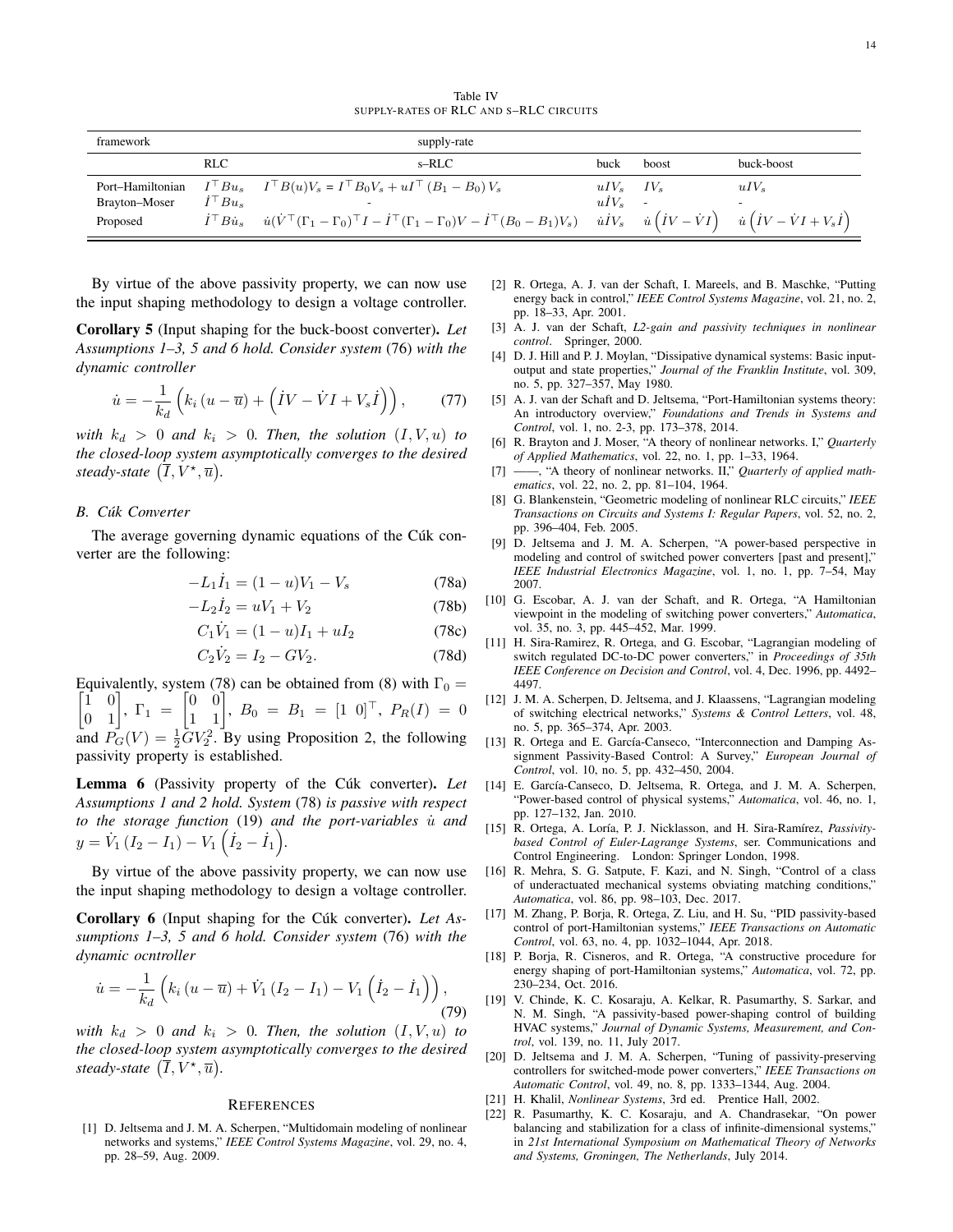- [23] K. C. Kosaraju, R. Pasumarthy, N. M. Singh, and A. L. Fradkov, "Control using new passivity property with differentiation at both ports," in *Proceedings of the Indian Control Conference (ICC)*, Guwahati, India, Jan. 2017, pp. 7–11.
- [24] K. C. Kosaraju, V. Chinde, R. Pasumarthy, A. Kelkar, and N. M. Singh, "Differential passivity like properties for a class of nonlinear systems," in *Proceedings of the American Control Conference (ACC)*, Milwaukee, WI, USA, June 2018, pp. 3621–3625.
- [25] D. Jeltsema, R. Ortega, and J. M. A. Scherpen, "On passivity and powerbalance inequalities of nonlinear RLC circuits," *IEEE Transactions on Circuits and Systems I: Fundamental Theory and Applications*, vol. 50, no. 9, pp. 1174–1179, Sept. 2003.
- [26] J. Zhao and F. Dörfler, "Distributed control and optimization in DC microgrids," *Automatica*, vol. 61, pp. 18 – 26, Nov. 2015.
- [27] M. Cucuzzella, R. Lazzari, S. Trip, S. Rosti, C. Sandroni, and A. Ferrara, "Sliding mode voltage control of boost converters in DC microgrids," *Control Engineering Practice*, vol. 73, pp. 161–170, Apr. 2018.
- [28] C. De Persis, E. R. Weitenberg, and F. Dörfler, "A power consensus algorithm for DC microgrids," *Automatica*, vol. 89, pp. 364–375, Mar. 2018.
- [29] K. Cavanagh, J. A. Belk, and K. Turitsyn, "Transient Stability Guarantees for Ad Hoc DC Microgrids," *IEEE Control Systems Letters*, vol. 2, no. 1, pp. 139–144, Jan. 2018.
- [30] S. Trip, M. Cucuzzella, X. Cheng, and J. M. Scherpen, "Distributed averaging control for voltage regulation and current sharing in DC microgrids," *IEEE Control Systems Letters*, vol. 3, no. 1, pp. 174–179, Jan. 2019.
- [31] M. Cucuzzella, S. Trip, C. De Persis, X. Cheng, A. Ferrara, and A. J. van der Schaft, "A Robust Consensus Algorithm for Current Sharing and Voltage Regulation in DC Microgrids," *IEEE Transactions on Control Systems Technology*, vol. 27, no. 4, pp. 1583–1595, July 2019.
- [32] H. Broer and F. Takens, "Preliminaries of dynamical systems theory," in *Handbook of Dynamical Systems*. Elsevier Science, 2010, vol. 3, ch. 1, pp. 1–42.
- [33] A. van der Schaft, "On The Relation Between Port-Hamiltonian And Gradient Systems," *IFAC Proceedings Volumes*, vol. 44, no. 1, pp. 3321– 3326, 2011, 18th IFAC World Congress.
- [34] K. C. Kosaraju, R. Pasumarthy, and D. Jeltsema, "Modeling and boundary control of infinite dimensional systems in the brayton–moser framework," *IMA Journal of Mathematical Control and Information*, vol. 36, no. 2, pp. 485–513, 2019.
- [35] D. Jeltsema, J. Clemente-Gallardo, R. Ortega, J. M. A. Scherpen, and J. B. Klaassens, "Brayton-moser equations and new passivity properties for nonlinear electromechanical systems," *Proc. 8th Mechatronics Forum International Conference*, pp. 979–988, June 2002.
- [36] A. Favache and D. Dochain, "Power-shaping control of reaction systems: The CSTR case," *Automatica*, vol. 46, no. 11, pp. 1877–1883, 2010.
- [37] M. Guay and N. Hudon, "Stabilization of nonlinear systems via potential-based realization," *IEEE Transactions on Automatic Control*, vol. 61, no. 4, pp. 1075–1080, Apr. 2016.
- [38] F. Forni, R. Sepulchre, and A. J. van der Schaft, "On differential passivity of physical systems," in *Proceedings of the 52nd IEEE Conference on Decision and Control (CDC)*, Florence, Italy, Dec. 2013, pp. 6580– 6585.
- [39] M. Cucuzzella, R. Lazzari, Y. Kawano, K. Kosaraju, and J. M. A. Scherpen, "Robust Passivity-Based Control of Boost Converters in DC Microgrids," in *Proceedings of the 58th IEEE Conference on Decision and Control (CDC)*, Nice, France, Dec. 2019, pp. 8435–8440.
- [40] M. Cucuzzella, K. C. Kosaraju, and J. M. A. Scherpen, "Voltage control of DC networks: robustness for unknown ZIP-loads," *arXiv preprint: 1907.09973*, July 2019.
- [41] M. Cucuzzella, K. C. Kosaraju, and J. M. A. Scherpen, "Distributed Passivity-Based Control of DC Microgrids," in *2019 American Control Conference (ACC)*, July 2019, pp. 652–657.
- [42] K. C. Kosaraju, Y. Kawano, and J. M. A. Scherpen, "Krasovskii's passivity," *IFAC-PapersOnLine*, vol. 52, no. 16, pp. 466–471, 2019.
- [43] Y. Kawano, K. C. Kosaraju, and J. M. A. Scherpen, "Krasovskii and shifted passivity based control," *arXiv:1907.07420*, 2019.



Krishna Chaitanya Kosaraju received the Bachelor degree in Electronics and Instrumentation from Birla Institute of Technology and Science - Pilani, 2010. He received his Master degree in Control and Instrumentation and the Ph.D. degree in Electrical Engineering from Indian Institute of Technology - Madras, in 2013 and 2018, respectively. Currently he is a Postdoc at the University of Notre Dame, under the supervision of Professor Vijay Gupta. From April 2018 to December 2019, he was a Postdoc at the University of Groningen, under the supervision of

Professor J.M.A. Scherpen. His research activities are mainly in the area of nonlinear control theory, passivity based control and optimization theory with application to power networks, Building systems and Reinforcement learning.



Michele Cucuzzella received the Bachelor degree (with highest honor) in Industrial Engineering, the Master degree (with highest honor) in Electrical Engineering and the Ph.D. degree (with highest honor) in Electronics, Computer Science and Electrical Engineering from the University of Pavia, in 2012, 2014 and 2018, respectively. From April to June 2016, and from February to March 2017 he was with the Johann Bernoulli Institute for Mathematics and Computer Science at the University of Groningen, under the supervision of Professor A. van der Schaft.

Currently he is a Postdoc at the University of Groningen, under the supervision of Professor J. Scherpen. His research activities are mainly in the area of nonlinear control with application to power networks. He is IEEE member since 2016 and, currently, he is Associate Editor for the European Control Conference. He received the IEEE Italy Section Award for the best Ph.D. thesis on new technological challenges in energy and industry, and the SIDRA Award for the best Ph.D. thesis in the field of systems and control engineering.



Jacquelien M. A. Scherpen received the M.Sc. and Ph.D. degrees in applied mathematics from the University of Twente, Enschede, The Netherlands, in 1990 and 1994, respectively. She was with Delft University of Technology, The Netherlands, from 1994 to 2006. Since September 2006, she has been a Professor with the University of Groningen, at the Engineering and Technology institute Groningen (ENTEG) of the Faculty of Science and Engineering, Groningen, The Netherlands. She is currently scientific director of ENTEG (until 2019), and of

the Groningen Engineering Center. She has held visiting research positions at The University of Tokyo, Japan, Université de Compiegne, SUPELEC, Gifsur-Yvette, France, and the Old Dominion University, Norfolk, VA, USA. Her current research interests include nonlinear model reduction methods, nonlinear control methods, modeling and control of physical systems with applications to electrical circuits, electromechanical systems and mechanical systems, and distributed optimal control applications to smart grids. Prof. Scherpen has been an Associate Editor of the IEEE TRANSACTIONS ON AUTOMATIC CONTROL, the International Journal of Robust and Nonlinear Control (IJRNC), and the IMA Journal of Mathematical Control and Information. She is on the Editorial Board of the IJRNC.